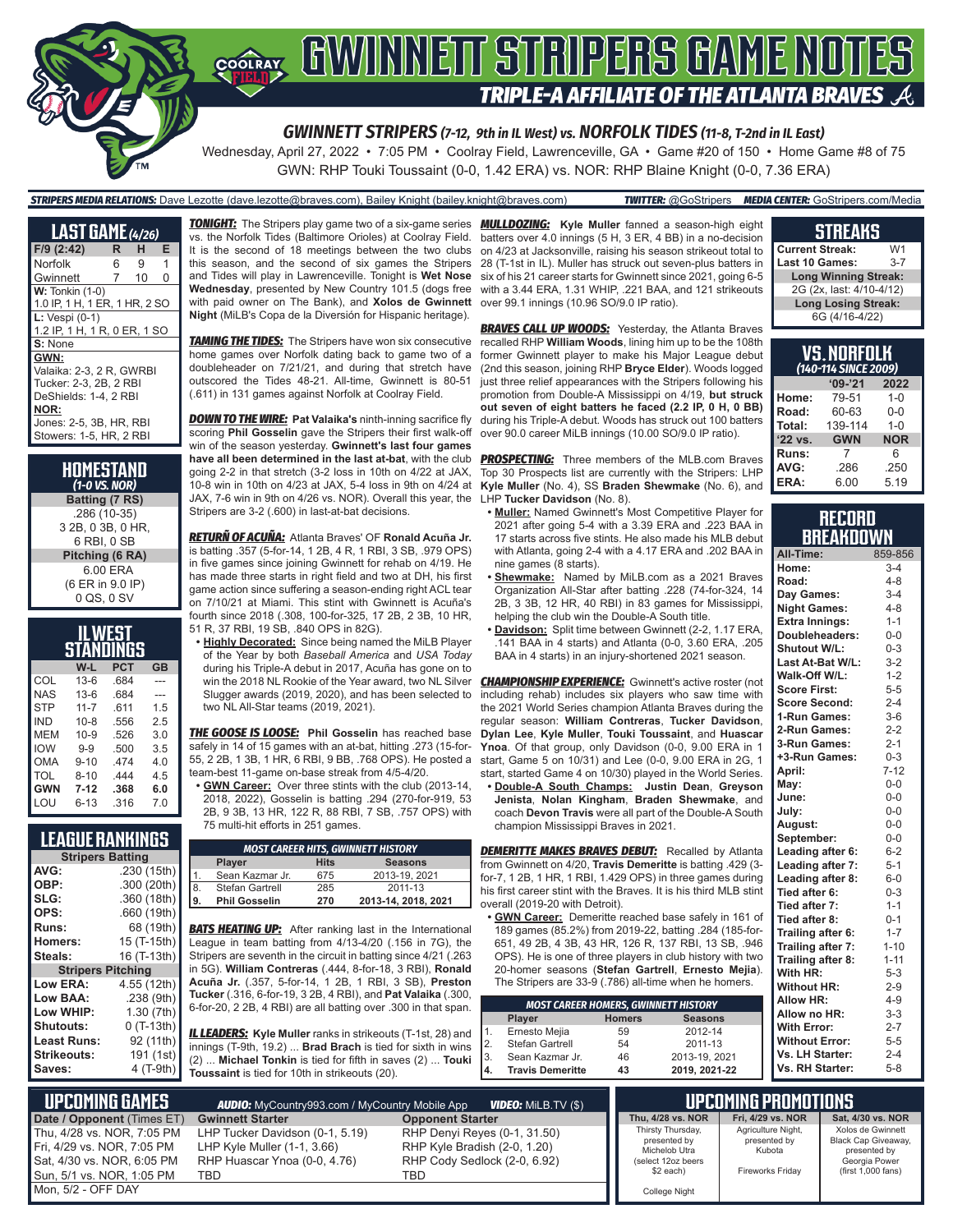



## *WEDNESDAY, APRIL 27, 2022 VS. NORFOLK*

|                                                                                                                                                               |                  | <b>MANAGER MATT TUIASOSOPO</b>                    |                         |                            |                   |             |                      |                  |                                      |                                                  |                                                                          |                          | VS.2022 OPPONENTS                  |                                                 |                      |                |
|---------------------------------------------------------------------------------------------------------------------------------------------------------------|------------------|---------------------------------------------------|-------------------------|----------------------------|-------------------|-------------|----------------------|------------------|--------------------------------------|--------------------------------------------------|--------------------------------------------------------------------------|--------------------------|------------------------------------|-------------------------------------------------|----------------------|----------------|
|                                                                                                                                                               |                  |                                                   |                         |                            |                   |             |                      |                  |                                      |                                                  |                                                                          |                          |                                    |                                                 |                      |                |
| Matt Tuiasosopo is in his second season as the manager of the Stripers in 2022<br>He was named the seventh manager in Gwinnett history on 3/30/21, making him |                  |                                                   |                         |                            |                   |             |                      |                  | <b>IND</b>                           | Home<br>$0-0$                                    | Road<br>$0-0$                                                            | <b>Total</b><br>$0-0$    | <b>BUF</b>                         | Home<br>$0-0$                                   | <b>Road</b><br>$0-0$ | Total<br>$0-0$ |
| the first former Gwinnett player to manage the club (played OF/1B from 2016-17)                                                                               |                  |                                                   |                         |                            |                   |             |                      |                  | LOU                                  | $0 - 0$                                          | $0-0$                                                                    | $0-0$                    | <b>CLT</b>                         | $0-0$                                           | $0 - 0$              | $0 - 0$        |
| In 2021, he guided the Stripers to a 71-58 record (3rd in Triple-A East Southeast                                                                             |                  |                                                   |                         |                            |                   |             |                      |                  | <b>MEM</b>                           | $0-0$                                            | $3 - 3$                                                                  | $3-3$                    | <b>DUR</b>                         | $0-0$                                           | $0 - 0$              | $0-0$          |
| Division)  On 5/4/21 at Charlotte, he became the youngest manager in Gwinnett                                                                                 |                  |                                                   |                         |                            |                   |             |                      |                  | <b>NAS</b>                           | $2 - 4$                                          | $0 - 0$                                                                  | $2 - 4$                  | <b>JAX</b>                         | $0 - 0$                                         | $1 - 5$              | $1 - 5$        |
| history (34 years, 11 months, 25 days)  From 7/8/21-9/21/21, his Stripers owned                                                                               |                  |                                                   |                         |                            |                   |             |                      |                  |                                      |                                                  |                                                                          |                          | LHV                                | $0-0$                                           | $0 - 0$              | $0-0$          |
| the best record in Triple-A Baseball (45-19, .703)  Began his managerial career                                                                               |                  |                                                   |                         |                            |                   |             |                      |                  |                                      |                                                  |                                                                          |                          | <b>NOR</b>                         | $1 - 0$                                         | $0-0$                | $1 - 0$        |
| with Class-A Rome in 2019, earning Atlanta's Bobby Cox Award for Minor League<br>Manager of the Year  Coached at the Braves' Alternate Training Site in 2020. |                  |                                                   |                         |                            |                   |             |                      |                  | <b>WEST</b>                          | $2 - 4$                                          | $3 - 3$                                                                  | $5 - 7$                  | <b>EAST</b>                        | $1-0$                                           | $1-5$                | $2 - 5$        |
|                                                                                                                                                               |                  |                                                   |                         |                            |                   |             |                      |                  |                                      |                                                  |                                                                          |                          |                                    |                                                 |                      |                |
| Tuiasosopo's Managerial Career                                                                                                                                |                  |                                                   | Games                   |                            | W-L               | <b>PCT</b>  |                      | <b>Playoffs</b>  |                                      |                                                  |                                                                          |                          |                                    |                                                 |                      |                |
| With Gwinnett (2 Seasons):                                                                                                                                    |                  |                                                   | 148                     |                            | 78-70             | .527        |                      | 0                |                                      |                                                  |                                                                          |                          |                                    |                                                 |                      |                |
| MiLB Career (3 Seasons):                                                                                                                                      |                  |                                                   | 287                     |                            | 143-144           | .498        |                      | 0                |                                      |                                                  |                                                                          |                          |                                    |                                                 |                      |                |
|                                                                                                                                                               |                  |                                                   |                         |                            |                   |             |                      |                  |                                      |                                                  |                                                                          |                          |                                    |                                                 |                      |                |
|                                                                                                                                                               |                  |                                                   | EJECTIONS (1)           |                            |                   |             |                      |                  |                                      |                                                  |                                                                          |                          | LAST AT-BAT WINS (3)               |                                                 |                      |                |
| Player/Coach                                                                                                                                                  |                  |                                                   | Date/Inning             |                            |                   |             | <b>Umpire</b>        |                  |                                      |                                                  |                                                                          |                          |                                    |                                                 |                      |                |
| <b>MGR Matt Tuiasosopo</b>                                                                                                                                    |                  | 4/23 at JAX / 6th Inning                          |                         |                            |                   |             | <b>HP Matt Brown</b> |                  |                                      |                                                  | The Stripers are 3-2 (.600) in games decided in the last at-bat in 2022. |                          |                                    |                                                 |                      |                |
|                                                                                                                                                               |                  |                                                   |                         |                            |                   |             |                      |                  | Date/Opponent                        |                                                  | <b>Score</b>                                                             |                          |                                    | Game-Winning Play (*=Walk-Off)                  |                      |                |
|                                                                                                                                                               |                  |                                                   |                         |                            |                   |             |                      |                  | 4/15 vs. Nashville                   | 4/23 at Jacksonville                             | $2-1$ (8th)<br>10-8 (10th)                                               |                          | Contreras 2-out RBI double         | Shewmake scored on error (C Quintana, throwing) |                      |                |
|                                                                                                                                                               |                  |                                                   |                         |                            |                   |             |                      |                  | 4/26 vs. Norfolk                     |                                                  | 7-6 (9th)                                                                |                          | Valaika 1-out sacrifice fly*       |                                                 |                      |                |
|                                                                                                                                                               |                  |                                                   |                         |                            |                   |             |                      |                  |                                      |                                                  |                                                                          |                          |                                    |                                                 |                      |                |
|                                                                                                                                                               |                  | <b>TEAM DEFENSE (3RD IN INTERNATIONAL LEAGUE)</b> |                         |                            |                   |             |                      |                  |                                      |                                                  |                                                                          |                          |                                    |                                                 |                      |                |
| <b>PCT</b><br>G                                                                                                                                               | <b>TC</b>        | PO                                                |                         | A                          | E.                |             | <b>DP</b>            | <b>TP</b>        |                                      |                                                  |                                                                          |                          |                                    |                                                 |                      |                |
| .987<br>19                                                                                                                                                    | 680              | 500                                               |                         | 171                        | 9                 |             | 17                   | 0                |                                      |                                                  |                                                                          |                          |                                    |                                                 |                      |                |
|                                                                                                                                                               |                  |                                                   |                         |                            |                   |             |                      |                  |                                      |                                                  |                                                                          |                          |                                    |                                                 |                      |                |
| <b>Catchers</b>                                                                                                                                               | <b>SB</b>        | $\mathsf{cs}$<br><b>ATT</b>                       | <b>PCT</b>              | <b>PB</b>                  | <b>ER</b>         | INN.        | <b>ERA</b>           | W-L              |                                      |                                                  |                                                                          |                          |                                    |                                                 |                      |                |
| Casteel, Ryan                                                                                                                                                 | 5                | $\mathbf 0$<br>5                                  | .000                    | $\mathbf{1}$               | 27                | 43.0        | 5.63                 | $1 - 4$          |                                      |                                                  | <b>GWINNETT PLAYERS USED (36 IN 2022)</b>                                |                          |                                    |                                                 |                      |                |
| Contreras, William                                                                                                                                            | 14               | $\mathbf{1}$<br>15                                | .067                    | 2                          | 38                | 71.0        | 4.82                 | $4 - 4$          |                                      |                                                  |                                                                          |                          |                                    |                                                 |                      |                |
| Pabst, Arden<br>Tromp, Chadwick                                                                                                                               | $\mathbf 0$<br>9 | $\mathbf 0$<br>0<br>$\overline{2}$<br>11          | $-1$<br>.182            | $\mathbf 0$<br>$\mathbf 0$ | $\mathbf 0$<br>19 | 0.0<br>52.0 | $\sim$<br>3.29       | $0-0$<br>$2 - 4$ | Alaniz, R.J.                         |                                                  | Pitchers (20)<br>Woods, William                                          |                          |                                    | Acuña Jr., Ronald                               | Position (16)        |                |
| Total:                                                                                                                                                        | 28               | $\overline{3}$<br>31                              | .097                    | 3                          | 84                | 166.0       | 4.55                 | $7 - 12$         | Brach, Brad                          |                                                  | Ynoa, Huascar                                                            |                          | Casteel, Ryan                      |                                                 |                      |                |
|                                                                                                                                                               |                  |                                                   |                         |                            |                   |             |                      |                  | Brennan, Brandon                     |                                                  |                                                                          |                          |                                    | Contreras, William                              |                      |                |
|                                                                                                                                                               |                  |                                                   |                         |                            |                   |             |                      |                  | Burrows, Thomas<br>Cruz, Jesus       |                                                  |                                                                          |                          | Dean, Justin<br>Demeritte, Travis  |                                                 |                      |                |
|                                                                                                                                                               |                  |                                                   |                         |                            |                   |             |                      |                  | Davidson, Tucker                     |                                                  |                                                                          |                          |                                    | DeShields, Delino                               |                      |                |
|                                                                                                                                                               |                  |                                                   |                         |                            |                   |             |                      |                  | Elledge, Seth                        | De La Cruz, Jasseel                              |                                                                          |                          | Goins, Ryan<br>Gonzalez, Yariel    |                                                 |                      |                |
| Outfield Assists (6):                                                                                                                                         |                  | Dean (5), Tucker (1)                              |                         |                            |                   |             |                      |                  |                                      | Johnstone, Connor                                |                                                                          |                          | Gosselin, Phil                     |                                                 |                      |                |
| Pitcher Pickoffs (3):                                                                                                                                         |                  | Muller (2), Kingham (1)                           |                         |                            |                   |             |                      |                  | Kingham, Nolan                       |                                                  |                                                                          |                          | Jenista, Greyson                   |                                                 |                      |                |
| <b>Catcher Pickoffs (0):</b>                                                                                                                                  |                  |                                                   |                         |                            |                   |             |                      |                  | Lee, Dylan<br>Muller, Kyle           |                                                  |                                                                          |                          | Nogowski, John<br>Pabst, Arden     |                                                 |                      |                |
|                                                                                                                                                               |                  |                                                   |                         |                            |                   |             |                      |                  | Sittinger, Brandyn                   |                                                  |                                                                          |                          |                                    | Shewmake, Braden                                |                      |                |
|                                                                                                                                                               |                  |                                                   | <b>STARTS</b>           |                            |                   |             |                      |                  | Stephens, Jackson<br>Tonkin, Michael |                                                  |                                                                          |                          | Tromp, Chadwick<br>Tucker, Preston |                                                 |                      |                |
|                                                                                                                                                               |                  |                                                   | <b>By Batting Order</b> |                            |                   |             |                      |                  | Toussaint, Touki                     |                                                  |                                                                          |                          | Valaika, Pat                       |                                                 |                      |                |
| DeShields (7), Gosselin (7), Acuña Jr. (5)<br>1:                                                                                                              |                  |                                                   |                         |                            |                   |             |                      |                  | Vincent, Nick                        |                                                  |                                                                          |                          |                                    |                                                 |                      |                |
| Gosselin (8), Shewmake (3), Tucker (3), Valaika (3), Goins (2)<br>2:                                                                                          |                  |                                                   |                         |                            |                   |             |                      |                  | Winans, Allan                        |                                                  |                                                                          |                          |                                    |                                                 |                      |                |
| Demeritte (12), Valaika (5), Tucker (2)<br>3:                                                                                                                 |                  |                                                   |                         |                            |                   |             |                      |                  |                                      |                                                  | Italics = Player no longer in Braves organization                        |                          |                                    |                                                 |                      |                |
| Nogowski (6), Contreras (5), Tucker (4), Valaika (4)<br>4:<br>Contreras (6), Y. Gonzalez (4), Nogowski (3), Valaika (3), Jenista (1),<br>5:                   |                  |                                                   |                         |                            |                   |             |                      |                  |                                      |                                                  |                                                                          |                          |                                    |                                                 |                      |                |
| Shewmake (1), Tucker (1)                                                                                                                                      |                  |                                                   |                         |                            |                   |             |                      |                  |                                      |                                                  |                                                                          |                          | <b>BASS-LANTA</b>                  |                                                 |                      |                |
| Shewmake (8), Jenista (4), Nogowski (3), Goins (1), Tromp (1), Tucker (1),<br>6:                                                                              |                  |                                                   |                         |                            |                   |             |                      |                  |                                      |                                                  | Five players have played for both Gwinnett and Atlanta in 2022:          |                          |                                    |                                                 |                      |                |
| Valaika (1)<br>DeShields (4), Goins (3), Jenista (3), Tromp (3), Y. Gonzalez (2), Nogowski (2),<br>7:                                                         |                  |                                                   |                         |                            |                   |             |                      |                  |                                      | Contreras, William (C)                           |                                                                          |                          |                                    |                                                 |                      |                |
| Casteel (1), Tucker (1)                                                                                                                                       |                  |                                                   |                         |                            |                   |             |                      |                  |                                      | Davidson, Tucker (LHP)<br>Demeritte, Travis (OF) |                                                                          |                          |                                    |                                                 |                      |                |
| Casteel (5), Goins (4), Jenista (4), Y. Gonzalez (3), Tromp (2), Pabst (1)<br>8:                                                                              |                  |                                                   |                         |                            |                   |             |                      |                  |                                      | Stephens, Jackson (RHP)                          |                                                                          |                          |                                    |                                                 |                      |                |
| Dean (13), Goins (3), Y. Gonzalez (2), DeShields (1)<br>9:                                                                                                    |                  |                                                   |                         |                            |                   |             |                      |                  |                                      | Ynoa, Huascar (RHP)                              |                                                                          |                          |                                    |                                                 |                      |                |
|                                                                                                                                                               |                  |                                                   | <b>By Position</b>      |                            |                   |             |                      |                  |                                      |                                                  |                                                                          |                          |                                    |                                                 |                      |                |
| Contreras (8), Tromp (6), Casteel (5)<br>C:<br>Nogowski (13), Jenista (4), Casteel (1), Gosselin (1)<br>1B:                                                   |                  |                                                   |                         |                            |                   |             |                      |                  |                                      |                                                  |                                                                          |                          |                                    |                                                 |                      |                |
| Valaika (9), Goins (7), Gosselin (2), Y. Gonzalez (1)<br>2B:                                                                                                  |                  |                                                   |                         |                            |                   |             |                      |                  |                                      |                                                  |                                                                          |                          |                                    |                                                 |                      |                |
| 3B: Y. Gonzalez (9), Gosselin (6), Valaika (3), Goins (1)                                                                                                     |                  |                                                   |                         |                            |                   |             |                      |                  |                                      |                                                  |                                                                          |                          |                                    |                                                 |                      |                |
| SS: Shewmake (12), Goins (5), Valaika (2)                                                                                                                     |                  |                                                   |                         |                            |                   |             |                      |                  |                                      |                                                  |                                                                          |                          |                                    |                                                 |                      |                |
| LF: Tucker (8), Demeritte (3), Gosselin (3), Jenista (3), Dean (1), Nogowski (1)<br>CF: DeShields (11), Dean (8)                                              |                  |                                                   |                         |                            |                   |             |                      |                  |                                      |                                                  |                                                                          |                          |                                    |                                                 |                      |                |
| RF: Demeritte (8), Dean (4), Acuña Jr. (3), Jenista (3), Contreras (1)                                                                                        |                  |                                                   |                         |                            |                   |             |                      |                  |                                      |                                                  | ATLANTA BRAVES REHAB ASSIGNMENTS (1 IN 2022)                             |                          |                                    |                                                 |                      |                |
| DH: Tucker (4), Acuña Jr. (2), Contreras (2), Gosselin (2), Jenista (2), Valaika (2),                                                                         |                  |                                                   |                         |                            |                   |             |                      |                  | Player                               |                                                  |                                                                          | Injury (IL Date)         |                                    |                                                 | <b>Rehab Dates</b>   |                |
| DeShields (1), Demeritte (1), Y. Gonzalez (1), Nogowski (1), Pabst (1)                                                                                        |                  |                                                   |                         |                            |                   |             |                      |                  |                                      | Ronald Acuña Jr. (OF)                            |                                                                          | Right ACL Tear (7/11/21) |                                    |                                                 | 4/19-Current         |                |
|                                                                                                                                                               |                  |                                                   |                         |                            |                   |             |                      |                  |                                      |                                                  |                                                                          |                          |                                    |                                                 |                      |                |
|                                                                                                                                                               |                  |                                                   |                         |                            |                   |             |                      |                  |                                      |                                                  |                                                                          |                          |                                    |                                                 |                      |                |
|                                                                                                                                                               |                  |                                                   |                         |                            |                   |             |                      |                  |                                      |                                                  |                                                                          |                          |                                    |                                                 |                      |                |
|                                                                                                                                                               |                  |                                                   |                         |                            |                   |             |                      |                  |                                      |                                                  |                                                                          |                          |                                    |                                                 |                      |                |
|                                                                                                                                                               |                  |                                                   |                         |                            |                   |             |                      |                  |                                      |                                                  |                                                                          |                          |                                    |                                                 |                      |                |
|                                                                                                                                                               |                  |                                                   |                         |                            |                   |             |                      |                  |                                      |                                                  |                                                                          |                          |                                    |                                                 |                      |                |
|                                                                                                                                                               |                  |                                                   |                         |                            |                   |             |                      |                  |                                      |                                                  |                                                                          |                          |                                    |                                                 |                      |                |
|                                                                                                                                                               |                  |                                                   |                         |                            |                   |             |                      |                  |                                      |                                                  |                                                                          |                          |                                    |                                                 |                      |                |
|                                                                                                                                                               |                  |                                                   |                         |                            |                   |             |                      |                  |                                      |                                                  |                                                                          |                          |                                    |                                                 |                      |                |
|                                                                                                                                                               |                  |                                                   |                         |                            |                   |             |                      |                  |                                      |                                                  |                                                                          |                          |                                    |                                                 |                      |                |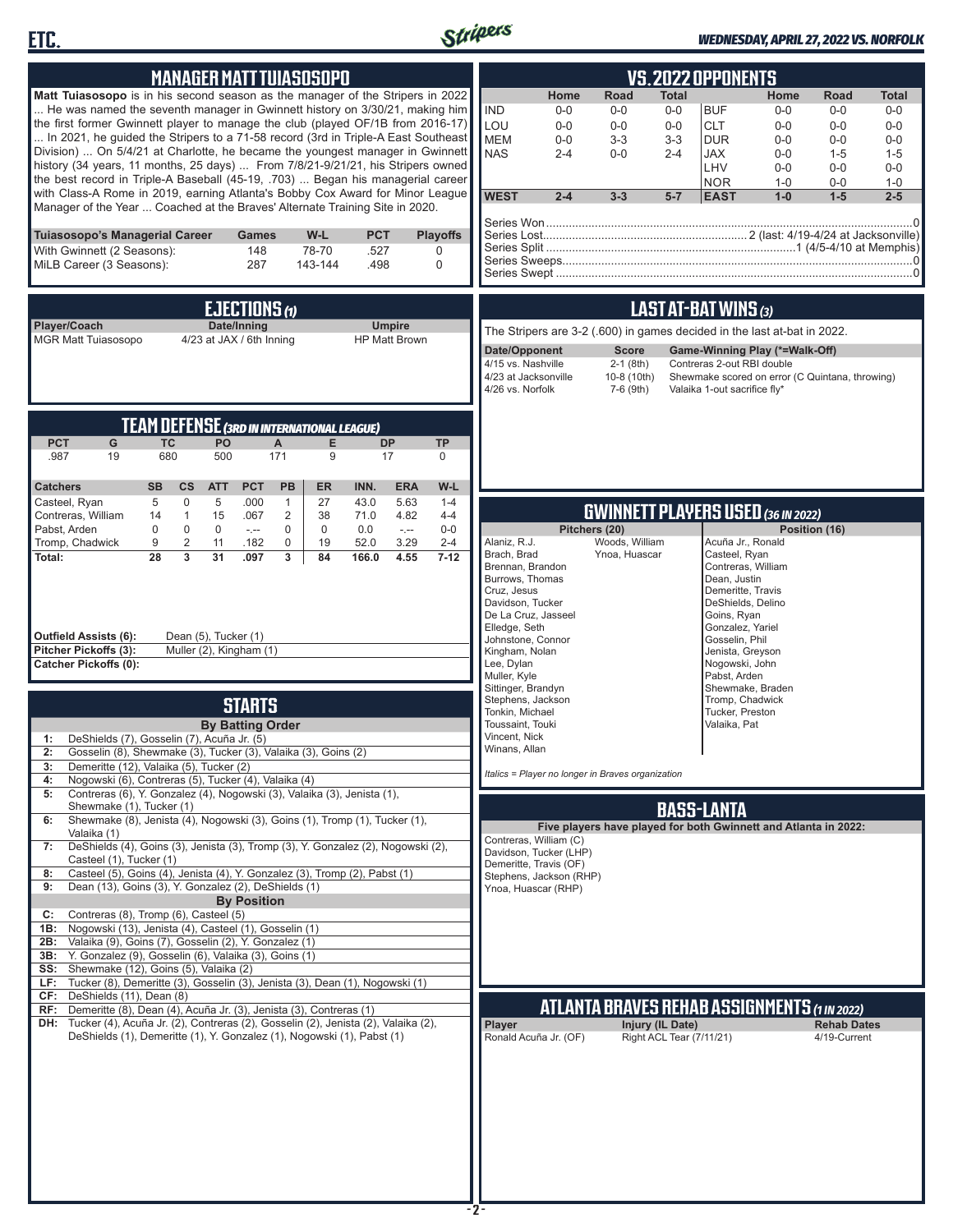# **STARTING PITCHER**



**ON BRAVES 40-MAN ROSTER BIO ON PAGE 79 OF MEDIA GUIDE**

### *WEDNESDAY, APRIL 27, 2022 VS. NORFOLK*

# **GUIKI TOUSSAIN**

| B/T: | R/R | <b>BORN:</b> 6/20/96 in Pembroke Pines, FL (age 25)                 |
|------|-----|---------------------------------------------------------------------|
| HT:  | 6-3 | <b>ACQUIRED:</b> Via trade with the Arizona Diamondbacks along with |
| WT:  | 215 | Bronson Arroyo in exchange for 3B Phil Gosselin on 6/20/15.         |

*TONIGHT'S START:* **Touki Toussaint** makes his fourth appearance (3rd start) of the season tonight in game two of a six-game series against the Norfolk Tides ... Makes his 29th career appearance (25th start) with Gwinnett (8-7, 3.72 ERA, .231 BAA since 2018) ... Makes his 17th career appearance (15th start) at Coolray Field (5-3, 3.55 ERA, .267 BAA) ... **Over his last eight games (4 starts) with the Stripers since 7/8/21, is 2-0 with a 1.26 ERA (4 ER in 28.2 IP) and .152 BAA (1 HR, 12 BB, 41 SO)**.

**2022 SEASON:** Was a member of the Stripers' Opening Night roster for the second time in his career (also 2019) ... Made two starts (0-0, 2.08 ERA, .200 BAA) before being recalled by Atlanta on 4/19 ... Did not appear in a game for the Braves before being optioned back to Gwinnett on 4/21 ... Threw in relief on 4/22 at Jacksonville (ND, 4.0 IP, 1 H, 0 R, 0 BB, 4 SO, 48 pitches/28 strikes in 3-2 loss) ... **Entering 4/27, is tied for 10th in the International League in strikeouts (20)**.

*2022 SPRING TRAINING:* Toussaint appeared in one Spring Training game for Atlanta, 3/21 at Boston (L, 2.0 IP, 4 H, 1 ER, 1 BB, 2 SO) ... Optioned to Gwinnett on 3/23.

*2021 SEASON:* Saw time with three MiLB teams (2-1, 3.62 ERA, 1.06 WHIP, .156 BAA in 9G, 6 starts) and Atlanta (3-3, 4.50 ERA, 1.30 WHIP, .234 BAA in 11G, 10 starts) ... Began the season on Atlanta's 60-day injured list with a right shoulder strain ... Made six rehab starts between High-A Rome (1G), Double-A Mississippi (1G), and Gwinnett (4G) from 6/15-7/13, posting a 2-1 record, 4.24 ERA, and 31 strikeouts ... On 7/8-G1 vs. Nashville, struck out 11 hitters across 6.0 scoreless innings for the win ... Activated by the Braves on 7/16 ... In five August games (4 starts), went 2-0 with a 2.74 ERA and .207 BAA ... Struggled to an 8.10 ERA (9 ER in 10.0 IP) over three starts in September ... Placed on the Bereavement List on 9/22 and optioned to Gwinnett on 9/26 ... Appeared in relief for the Stripers three times (4.0 IP, 0 R) ... Across his two stints with Gwinnett, went 2-1 with a 3.48 ERA, 1.16 WHIP, and .174 BAA.

*2020 SEASON:* Recalled from the Alternate Training Site by the Braves twice (7/23- 8/24, 9/14), went 0-2 with a 8.88 ERA in seven games (5 starts) across the two stints ... On 8/6 vs. Toronto, set MLB career highs in innings (6.2) and strikeouts (9) in his lone quality start of the season, a no-decision (4 H, 3 ER) in a Braves 4-3 victory.

| <b>TOUSSAINT'S 2022 STATS</b> |         |            |               |       |     |    |           |           |            |
|-------------------------------|---------|------------|---------------|-------|-----|----|-----------|-----------|------------|
| Team                          | W-L     | <b>ERA</b> | G/GS          | IP    | ER  | HR | <b>BB</b> | <b>SO</b> | <b>BAA</b> |
| Gwinnett (AAA)                | $0 - 0$ | 142        | 3/2           | 122   |     |    |           | 20        | .167       |
| MiLB Career:                  | 29-45   | 4.22       | 128/119 609.2 |       | 286 | 53 | 304       | 655       | .228       |
| MLB Career:                   | $9-6$   | 5.46       | 49/21         | 145.0 | 88  | 24 | 85        | 155       | .243       |

| <b>TOUSSAINT'S 2022 SPLITS (WITH GWINNETT)</b> |                    |                  |                    |  |  |  |  |  |
|------------------------------------------------|--------------------|------------------|--------------------|--|--|--|--|--|
| Home:                                          | 0-0, 2.25 ERA (1G) | Road:            | 0-0, 1.04 ERA (2G) |  |  |  |  |  |
| Day:                                           | 0-0, 1.93 ERA (1G) | Night:           | 0-0, 1.13 ERA (2G) |  |  |  |  |  |
| <b>Starter:</b>                                | 0-0, 2.08 ERA (2G) | <b>Reliever:</b> | 0-0, 0.00 ERA (1G) |  |  |  |  |  |
| Vs. LHB:                                       | .227 BAA, 0 HR     | Vs. RHB:         | .100 BAA, 0 HR     |  |  |  |  |  |
|                                                |                    |                  |                    |  |  |  |  |  |

|                  |         |            |   |    | <b>TOUSSAINT VS. NORFOLK</b> |    |    |           |           |    |
|------------------|---------|------------|---|----|------------------------------|----|----|-----------|-----------|----|
|                  | W-L     | <b>ERA</b> | G | GS | IP                           | Н  | ER | <b>HR</b> | <b>BB</b> | SO |
| <b>2018:</b>     | $2 - 0$ | 1.45       | 3 | 3  | 18.2                         | 15 | 3  | 0         | 8         | 20 |
| 2019:            | $0 - 3$ | 10.50      | 4 | 4  | 12.0                         | 19 | 14 |           | 13        | 9  |
| 2021:            | $0 - 0$ | 0.00       |   |    | 2.0                          |    | O  | 0         |           | 2  |
| <b>2022:</b>     | $0 - 0$ | $- -$      | ი |    | 0.0                          |    |    | 0         | 0         | 0  |
| <b>I</b> Career: | $2 - 3$ | 4.68       | 8 | 8  | 32.2                         | 34 | 17 |           | 23        | 31 |

|                               | <b>TOUSSAINT'S HIGHS &amp; LOWS</b> |                                     |
|-------------------------------|-------------------------------------|-------------------------------------|
|                               | <b>Season</b>                       | Career (MiLB and MLB)               |
| IP:<br>SO:<br>BB:             | 4.2 (4/6 at MEM)                    | 8.0 (3x, last: 7/25/18, GWN at LHV) |
|                               | 8 (2x, last: 4/12 vs. NAS)          | 11 (4x, last: 7/8/21, GWN vs. NAS)  |
|                               | 4 (4/6 at MEM)                      | 7 (8/24/17, MIS at CHAT)            |
| $\left  \frac{H}{ER} \right $ | 4 (4/12 vs. NAS)                    | 11 (4/26/19, GWN vs. TOL)           |
|                               | 1 (2x, last: 4/12 vs. NAS)          | 9 (7/26/15, ROM at ASH)             |
| Low-Hit CG:                   | None                                | None                                |
| Low-ER CG:                    | None                                | None                                |

### *TOUSSAINT'S CAREER ACCOLADES*

**2017:** Advanced-A Florida Pitcher of the Year ... Southern League Pitcher of the Week (8/20/17) ... Arizona Fall League Rising Stars Game ... **2018:** Southern League Midseason All-Star ... MLB All-Star Futures Game World Team ... International League Pitcher of the Week (8/26/18) ... Atlanta Braves Minor League Pitcher of the Year ... MLBPipeline.com Braves Minor League Pitcher of the Year ... MiLB.com Braves Organization All-Star ... *Baseball America* Minor League All-Star.

|            | TOUSSAINT'S 2022 STARTS (ALL LEVELS) |               |  |  |  |  |  |               |  |                         |                |               |              |                                         |
|------------|--------------------------------------|---------------|--|--|--|--|--|---------------|--|-------------------------|----------------|---------------|--------------|-----------------------------------------|
| Team       | Date/Opp.                            | Result        |  |  |  |  |  |               |  | IP H R ER HR BB SO NP-S | <b>Catcher</b> | Opp. Starter  | <b>Final</b> | <b>Notes</b>                            |
| <b>GWN</b> | 4/6 at MEM                           | ND. 0-0 4.2 2 |  |  |  |  |  | $0 \t 4 \t 8$ |  | 80-44                   | Tromp          | M. Liberatore |              | W. 5-3 First win of the season for GWN. |
| <b>GWN</b> | 4/12 vs. NAS                         | ND. 0-0 4.0 4 |  |  |  |  |  | $0 \quad 3$   |  | 80-48                   | Contreras      | C. Boushley   | W. 4-3       | 2022 home opener at Coolrav Field.      |
|            |                                      |               |  |  |  |  |  |               |  |                         |                |               |              |                                         |

| <b>STRIPERS STARTING PITCHERS (9 IN 2022)</b> |         |            |    |    |         |                             |                            |                                                    |  |
|-----------------------------------------------|---------|------------|----|----|---------|-----------------------------|----------------------------|----------------------------------------------------|--|
| <b>Pitcher</b>                                | W-L     | <b>ERA</b> | GS | QS |         | <b>Team W-L Run Support</b> | <b>Last Gwinnett Start</b> | <b>Final Line</b>                                  |  |
| Davidson, Tucker                              | $0 - 1$ | 5.19       |    |    | $0 - 2$ | 1.00 RPG (2 Tot.)           | 4/22 at JAX (ND)           | 4.1 IP, 3 H, 2 R, 2 ER, 3 BB, 5 SO, 1 HR (72p/42s) |  |
| De La Cruz, Jasseel                           | $0 - 2$ | 9.72       |    |    | $1 - 3$ | 1.75 RPG (7 Tot.)           | 4/26 vs. NOR (ND)          | 0.2 IP, 2 H, 2 R, 2 ER, 3 BB, 0 SO (34p/15s)       |  |
| Johnstone, Connor                             | $0-0$   | 0.00       |    |    | $0 - 1$ | $0.00$ RPG $(0$ Tot.)       | $4/19$ at JAX (ND)         | 5.0 IP, 1 H, 0 R, 2 BB, 0 SO (42p/24s)             |  |
| Muller, Kyle                                  | 1-1     | 3.66       |    |    | $2 - 2$ | 2.25 RPG (9 Tot.)           | $4/23$ at JAX (ND)         | 4.0 IP, 5 H, 3 R, 3 ER, 4 BB, 8 SO (85p/47s)       |  |
| Stephens, Jackson                             | 1-0     | 3.00       |    |    | 1-0     | 4.00 RPG (4 Tot.)           | 4/7 at MEM (W)             | 6.0 IP, 4 H, 2 R, 2 ER, 0 BB, 7 SO (71p/52s)       |  |
| Toussaint, Touki                              | $0-0$   | 2.08       |    |    | $2 - 0$ | 3.50 RPG (7 Tot.)           | 4/12 vs. NAS (ND)          | 4.0 IP, 4 H, 1 R, 1 ER, 3 BB, 8 SO (80p/48s)       |  |
| Vincent, Nick                                 | $0-0$   | 0.00       |    |    | 1-0     | $0.00$ RPG $(0$ Tot.)       | 4/15 vs. NAS (ND)          | 2.0 IP, 1 H, 0 R, 1 BB, 4 SO (41p/25s)             |  |
| Winans, Allan                                 | $0 - 1$ | 6.55       |    |    | $0 - 3$ | 2.67 RPG (8 Tot.)           | 4/20 at JAX (L)            | 2.1 IP, 4 H, 6 R, 6 ER, 2 BB, 3 SO, 2 HR (59p/35s) |  |
| Ynoa, Huascar                                 | $0-0$   | 4.76       |    |    | $0 - 1$ | 2.00 RPG (2 Tot.)           | 4/24 at JAX (ND)           | 5.2 IP, 4 H, 3 R, 3 ER, 4 BB, 3 SO, 1 HR (82p/50s) |  |
| Total:                                        | $2 - 5$ | 4.44       | 19 |    | 7-12    | 2.05 RPG (39 Tot.)          |                            |                                                    |  |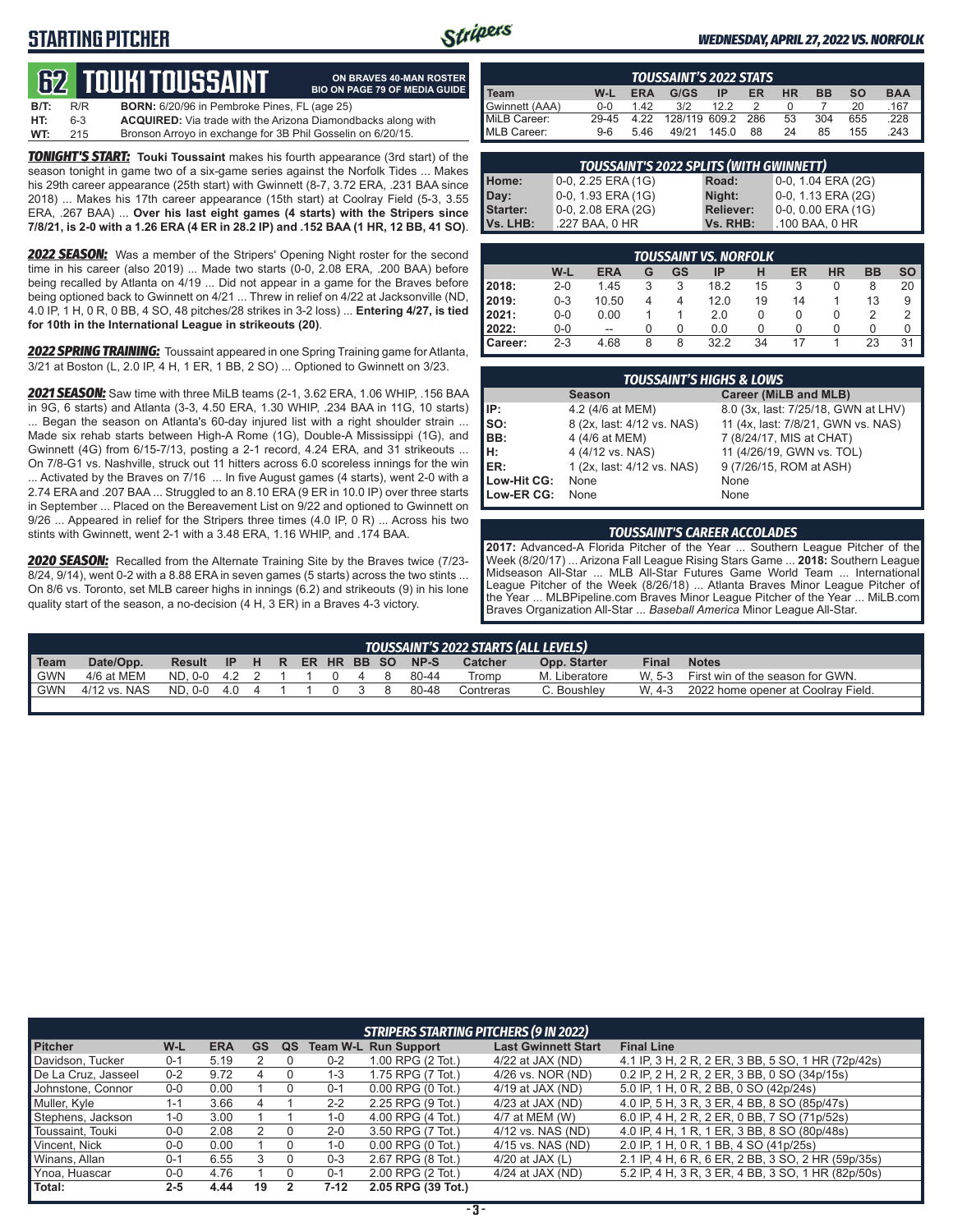## **BULLPEN**



### *WEDNESDAY, APRIL 27, 2022 VS. NORFOLK*

| <b>STRIPERS PITCHING BREAKDOWN</b>                                                  |                               |            |       |             |    |                                |           |           |            |
|-------------------------------------------------------------------------------------|-------------------------------|------------|-------|-------------|----|--------------------------------|-----------|-----------|------------|
|                                                                                     | W-L                           | <b>ERA</b> | IP    | R           | ER | <b>HR</b>                      | <b>BB</b> | <b>SO</b> | <b>BAA</b> |
| Starters:                                                                           | $2 - 5$                       | 4.44       | 75.0  | 42          | 37 | 9                              | 37        | 85        | .233       |
| Relievers:                                                                          | $5 - 7$                       | 4.75       | 91.0  | 50          | 48 | 14                             | 30        | 106       | .242       |
| l Total:                                                                            | $7-12$                        | 4.55       | 166.0 | 92          | 84 | 23                             | 67        | 191       | .238       |
|                                                                                     | <b>Saves/Opp:</b> 4/8 (50.0%) |            |       | Holds: $10$ |    | <b>IR/Scored:</b> 29/3 (10.3%) |           |           |            |
| <b>BB/9.0 IP Ratio: 3.63</b><br><b>SO/9.0 IP Ratio: 10.36</b><br><b>CG/SHO: 0/0</b> |                               |            |       |             |    |                                |           |           |            |

## **32 R.J. ALANIZ** *- RHP - 30 YRS - McALLEN, TX*

*RELIEF W/GWN:*0-1, 5.14 ERA in 6G *START W/GWN:*0-0, -.-- ERA in 0G *GF:*3 *HOLDS:*0 *SAVES:*1/1 *IR/SCORED:*1/0 *SCORELESS STREAK:*-1G (1 ER)

- *LAST OUTING:*4/24 at JAX (loss, 0.2 IP, 1 H, 1 R, 1 ER, 3 BB, 2 SO, 27p/12s)
- **• 2022: 4/7 at MEM:** Earned a save in his Gwinnett debut (1.0 IP, 0 H, 0 R, 1 SO), finishing off a 5-2 win.
- **• 2022 Spring Training:** 0-0, 9.00 ERA, .400 BAA in 1G with Atlanta.
- **• 2021:** Pitched for both Triple-A Louisville (1-3, 3.46 ERA, .286 BAA, 1 SV in 33G) and Cincinnati (0-0, 3.38 ERA, .111 BAA in 3G).
- **• Triple-A Stops:** Prior to joining Gwinnett, has pitched for Toledo (DET) from 2016- 17, Durham (TB) in 2018, Tacoma (SEA) in 2019, and Louisville (CIN) from 2019- 21 ... Was a part of Durham's Governors' Cup championship team in 2018.
- **• MLB Career:** 1-0, 8.35 ERA, .278 BAA, 0 SV in 15G (0 starts) with Seattle (2019) and Cincinnati (2019, 2021).
- **• Acquired:** MiLB FA (3/20/22) ... Originally signed by the Houston Astros as a nondrafted free agent (8/14/09).

# **53 BRAD BRACH** *- RHP - 36 YRS - FREEHOLD, NJ*

*RELIEF W/GWN:*2-0, 2.08 ERA in 6G *START W/GWN:*0-0, -.-- ERA in 0G *GF:*5 *HOLDS:*0 *SAVES:*1/1 *IR/SCORED:*2/0 *SCORELESS STREAK:*3G (5.2 IP)

- *LAST OUTING:*4/23 at JAX (win, 2.0 IP, 1 H, 0 R, 1 SO, 19p/13s) **• 2022: 4/12 vs. NAS:** On his 36th birthday, earned 1st save with Gwinnett, closing out 4-3 win (1.0 IP, 3 H, 2 ER, 1 BB) ... **4/23 at JAX:** Pitched scoreless 9th and 10th innings (2.0 IP, 1 H, 0 R, 1 SO) for his 2nd win in 10-8 victory.
- **• 2022 Spring Training:** 1-0, 0.00 ERA, .250 BAA in 1G with Atlanta.
- **• 2021:** In 35G with Cincinnati, was 1-2 with a 6.30 ERA, .254 BAA, and 1 save ... Also logged 8G with Triple-A Louisville (0-0, 0.00 ERA, 0 ER in 8.2 IP, 15 SO).
- **• Triple-A Stops:** Prior to joining Gwinnett, has pitched for Tucson (SD) from 2011- 13, Norfolk (BAL) in 2014, and Louisville (CIN) in 2021.
- **• MLB Career:** 38-29, 3.55 ERA, .232 BAA, 34 SV in 531G (0 starts) with San Diego (2011-13), Baltimore (2014-18), Atlanta (2018), Chicago Cubs (2019), New York Mets (2019-20), and Cincinnati (2021) ... Pitched in the MLB Postseason for Baltimore (2014, 2016) and Atlanta (2018).
- **• Acquired:** MiLB FA (3/19/22) ... Originally the San Diego Padres' 42nd-round pick in 2008 out of Monmouth University (West Long Branch, NJ).

# **57 BRANDON BRENNAN** *- RHP - 30 YRS - MISSION VIEJO, CA*

*RELIEF W/GWN:*0-1, 16.20 ERA in 6G *START W/GWN:*0-0, -.-- ERA in 0G *GF:*0 *HOLDS:*1 *SAVES:*0/0 *IR/SCORED:*0/0 *SCORELESS STREAK:*1G (2.0 IP)

- *LAST OUTING:*4/26 vs. NOR (2.0 IP, 2 H, 0 R, 1 BB, 3 SO, 34p/21s)
- **• 2022 Spring Training:** 0-0, 20.25 ERA, .429 BAA in 2G with Atlanta.
- **• 2021:** Made 32 relief appearances with Triple-A Worcester (Red Sox), going 1-2 with a 5.97 ERA, .293 BAA, and 1 save (1-for-4) ... Also made 1 MLB appearance with Boston, tossing 3.0 scoreless IP on 6/12 vs. Toronto.
- **• Triple-A Stops:** Prior to joining Gwinnett, has pitched for Charlotte (CWS) from 2017-18, Tacoma (SEA) in 2019, and Worcester (BOS) in 2021.
- **• MLB Career:** 3-6, 4.21 ERA, .214 BAA, 0 SV in 55G (0 starts) with Seattle (2019- 20) and Boston (2021).
- **• Acquired:** MiLB FA (3/10/22) ... Originally the Chicago White Sox' 4th-round pick in 2012 out of Orange Coast College (Costa Mesa, CA).

## **49 THOMAS BURROWS** *- LHP - 27 YRS - FLORENCE, AL*

*RELIEF W/GWN:*1-0, 3.86 ERA in 7G *START W/GWN:*0-0, -.-- ERA in 0G

- *GF:*0 *HOLDS:*2 *SAVES:*0/2 *IR/SCORED:*6/0 *SCORELESS STREAK:*3G (2.2 IP) *LAST OUTING:*4/26 vs. NOR (hold, 1.0 IP, 0 H, 0 R, 0 BB, 2 SO, 7p/7s)
- **• 2022: 4/6 at MEM:** Struck out his lone batter faced (Nolan Gorman), stranding 3 inherited runners and earning his first win of the year.
- **• GWN Career:** 5-2, 3.57 ERA (36 ER in 90.2 IP), 6 SV in 69G (1 start) since 2019.
- **• 2022 Spring Training:** 0-0, 0.00 ERA, .000 BAA in 1G with Atlanta.
- **• 2021:** Spent entire year with Gwinnett, going 3-1 with a 2.64 ERA, .176 BAA, and 0 saves (0-for-1) in 35G (1 start) ... Led team in relief strikeouts (65).
- **• MLB Career:** Has yet to make his Major League debut.
- **• Acquired:** Via trade with Seattle (1/11/17) ... Originally the Seattle Mariners' 4thround pick in 2016 out of the University of Alabama.

| <b>PITCHING SPLITS</b> |            |           | <b>PITCHING BY MONTH</b> |          |            |           |           |           |            |  |  |
|------------------------|------------|-----------|--------------------------|----------|------------|-----------|-----------|-----------|------------|--|--|
|                        | <b>BAA</b> | <b>HR</b> |                          | W-L      | <b>ERA</b> | <b>HR</b> | <b>BB</b> | <b>SO</b> | <b>BAA</b> |  |  |
| Vs. LHB:               | .263       | 10        | April:                   | $7 - 12$ | 4.55       | 23        | 67        | 191       | .238       |  |  |
| Vs. RHB:               | .221       | 13        | May:                     | $0 - 0$  |            | O         |           | 0         | ---        |  |  |
| <b>Bases Empty:</b>    | .216       |           | June:                    | $0 - 0$  |            | O         |           | 0         | ---        |  |  |
| <b>Runners On:</b>     | .267       | 12        | July:                    | $0 - 0$  |            | O         |           | 0         | ---        |  |  |
| <b>RISP:</b>           | .281       |           | August:                  | $0 - 0$  |            |           |           | 0         | ---        |  |  |
| Loaded:                | .375       | ი         | September:               | $0 - 0$  |            |           |           | 0         | ---        |  |  |

# **48 JESUS CRUZ** *- RHP - 27 YRS - SALINAS DE HIDALGO, MEXICO*

*RELIEF W/GWN:*0-0, 4.91 ERA in 3G *START W/GWN:*0-0, -.-- ERA in 0G *GF:*1 *HOLDS:*0 *SAVES:*0/0 *IR/SCORED:*7/3 *SCORELESS STREAK:*-1G (1 ER)

*LAST OUTING:*4/23 at JAX (1.2 IP, 1 H, 1 R, 1 ER, 1 HR, 0 BB, 3 SO, 24p/16s)

- **• 2022 Spring Training:** Did not pitch in St. Louis's Major League camp ... Released by the Cardinals on 3/30.
- **• 2021:** Logged 37 relief appearances with Triple-A Memphis, going 0-3 with a 3.06 ERA, .223 BAA, and 3 SV (3-for-5) ... Pitched for Aguilas de Mexicali in the Mexican Pacific Winter League (0-1, 2.66 ERA in 21G).
- **• Triple-A Stops:** Prior to joining Gwinnett, pitched for Memphis (STL) in 2019 and 2021 ... Combined to go 6-10 with a 5.42 ERA, .246 BAA, and 3 SV in 100G.
- **• MLB Career:** 0-0, 18.00 ERA, .600 BAA, 0 SV in 1G (0 starts) with St. Louis (2020). **• Acquired:** MiLB FA (4/6/22) ... Originally signed by the St. Louis Cardinals as a non-drafted free agent (7/2/17).

## **55 SETH ELLEDGE** *- RHP - 25 YRS - DALLAS, TX*

|       | <b>RELIEF W/GWN: 0-1, 4.76 ERA in 5G</b> | <b>START W/GWN: 0-0, -.-- ERA in 0G</b>                                             |  |
|-------|------------------------------------------|-------------------------------------------------------------------------------------|--|
| GF: 1 |                                          | HOLDS: 1 SAVES: 0/0 IR/SCORED: 2/0 SCORELESS STREAK: -2G (3 ER)                     |  |
|       |                                          | <b>LAST OUTING:</b> 4/23 at JAX (1.0 IP, 1 H, 1 R, 1 ER, 1 BB, 1 SO, 2 WP, 24p/11s) |  |

- **• 2022 Spring Training:** Did not pitch for an MLB team this Spring. **• 2021:** Pitched for both Triple-A Memphis (2-2, 6.56 ERA, .299 BAA, 2 SV in 30G)
- and St. Louis (0-0, 4.63 ERA, .302 BAA, 0 SV in 11G). **• Triple-A Stops:** Prior to joining Gwinnett, has pitched for Memphis (STL) from 2019-21 (5-3, 5.66 ERA, .270 BAA, 2 SV in 51G) ... Also appeared for the Redbirds in the 2018 PCL Playoffs (0-0, 0.00 ERA in 1G).
- **• MLB Career:** 1-0, 4.63 ERA, .282 BAA, 0 SV in 23G with St. Louis (2020-21).
- **• Acquired:** MiLB FA (3/30/22) ... Originally the Seattle Mariners' 4th-round pick in 2017 out of Dallas Baptist University (TX).

## **51 CONNOR JOHNSTONE** *- RHP - 27 YRS - SAN DIEGO, CA*

*RELIEF W/GWN:*0-0, 2.84 ERA in 4G *START W/GWN:*0-0, 0.00 ERA in 1G *GF:*0 *HOLDS:*2 *SAVES:*0/0 *IR/SCORED:*0/0 *SCORELESS STREAK:*-1G (1 ER)

- *LAST OUTING:*4/26 vs. NOR (hold, 1.0 IP, 1 H, 1 R, 1 ER, 0 BB, 1 SO, 1 HR, 15p/11s)
- **• 2022: 4/19 at JAX:** In his first spot start of the year, needed just 42 pitches to get through 5.0 IP (1 H, 0 R, 2 BB, 0 SO) in a no-decision.
- **• GWN Career:** 7-8, 4.49 ERA (60 ER in 120.1 IP), 0 SV in 50G since 2018 ... Of his 21 career Triple-A starts, 16 came in 2021.
- **• 2022 Spring Training:** 0-0, 0.00 ERA, .000 BAA, 1 SV in 1G with Atlanta.
- **• 2021:** Spent the full year with Gwinnett, going 3-8 with a 4.84 ERA and .258 BAA in 33G (16 starts) ... Was 2-0 with a 2.36 ERA and .191 BAA in 17 relief outings.
- **• MLB Career:** Has yet to make his Major League debut.
- **• Acquired:** Braves' 21st-round pick in 2017 out of Wake Forest University.
- **• Local Product:** Played baseball at Roswell High School (Roswell, GA).

## **39 NOLAN KINGHAM** *- RHP - 25 YRS - LAS VEGAS, NV*

|  | <b>RELIEF W/GWN: 0-0. 1.54 ERA in 6G</b> | <b>START W/GWN: <math>0-0</math>.</b> -.-- ERA in $0G$                       |
|--|------------------------------------------|------------------------------------------------------------------------------|
|  |                                          | <b>GF: 0 HOLDS: 0 SAVES: 0/0 IR/SCORED: 6/0 SCORELESS STREAK: -1G (2 ER)</b> |

- *LAST OUTING:*4/26 vs. NOR (2.1 IP, 3 H, 2 R, 2 ER, 0 BB, 1 SO, 1 HR, 37p/25s) **• 2022: 4/5-4/20:** Opened season with 5 consecutive scoreless outings, totaling 9.1
- IP (3 H, 1 BB, 8 SO, .103 BAA). **• GWN Career:** 0-5, 7.68 ERA (35 ER in 41.0 IP), 0 SV in 13G (6 starts) since 2021.
- 
- **• 2022 Spring Training:** 0-0, 0.00 ERA, .000 BAA, 1 SV in 1G with Atlanta. **• 2021:** Pitched for both Double-A Mississippi (6-1, 2.08 ERA, .225 BAA, 2 SV in 12G) and Gwinnett (0-5, 10.13 ERA, .365 BAA in 7G) ... Named Double-A South Pitcher of the Month for June (3-0, 0.83 ERA, 0.83 WHIP, .193 BAA in 5 starts) ... Served as the M-Braves' closer during the Double-A South Championship Series, going 3-for-3 in save chances (2.1 IP, 1 H, 0 R, 0 BB, 2 SO) ... Got the final 3 outs
- of Mississippi's 2-1 win over Montgomery in Game 5, clinching the title.
- **• MLB Career:** Has yet to make his Major League debut.
- **• Acquired:** Braves' 12th-round pick in 2018 out of the University of Texas.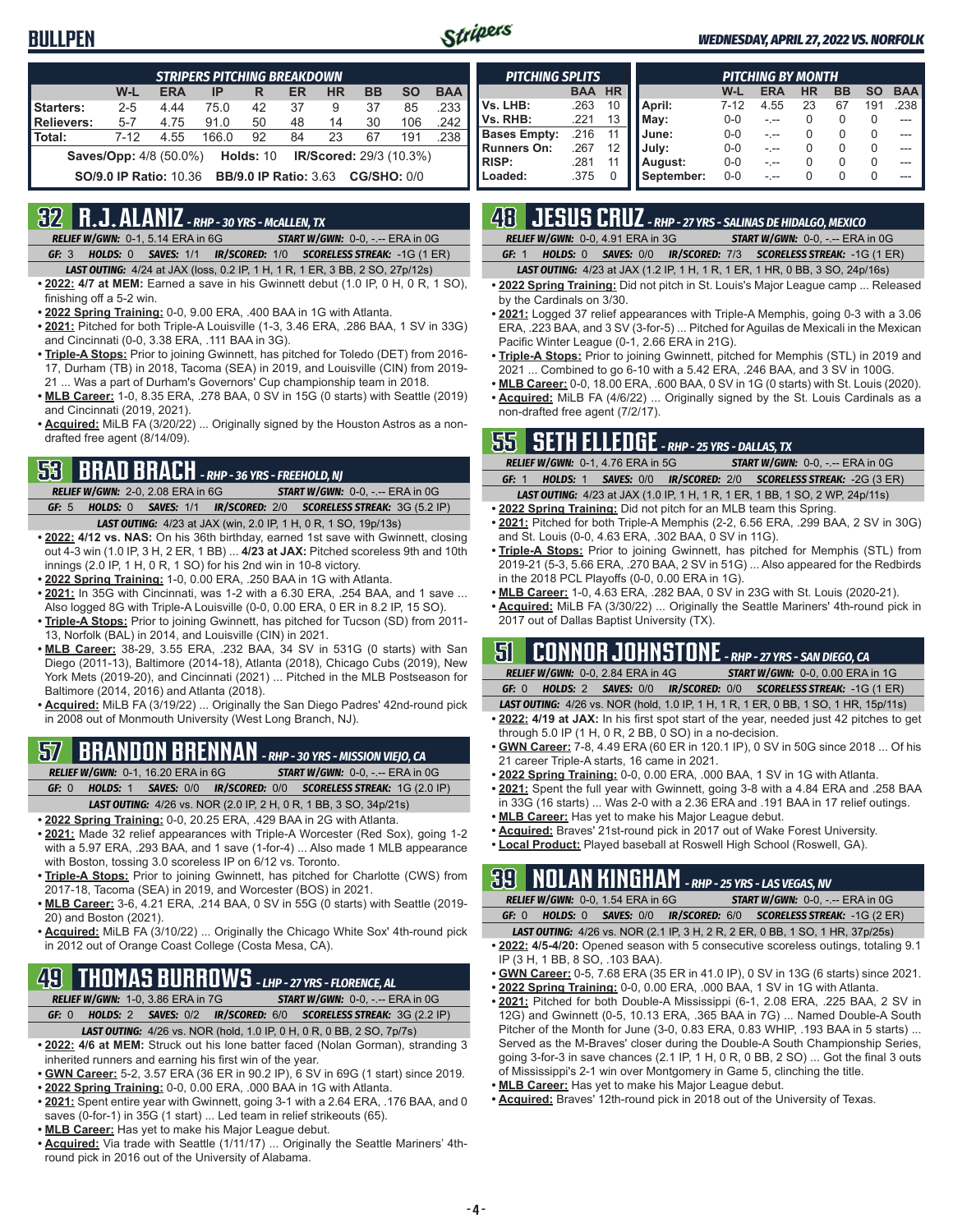## **BULLPEN**

## **58 DYLAN LEE** *- LHP - 27 YRS - DINUBA, CA*

- *RELIEF W/GWN:*0-1, 2.70 ERA in 6G *START W/GWN:*0-0, -.-- ERA in 0G *GF:*2 *HOLDS:*1 *SAVES:*0/0 *IR/SCORED:*2/0 *SCORELESS STREAK:*-3G (3 R, 2 ER)
- *LAST RELIEF:*4/24 at JAX (1.0 IP, 2 H, 1 R, 1 ER, 1 BB, 3 SO, 29p/20s) **• 2022 w/ATL:** Recalled by the Braves on 4/19, did not pitch (optioned on 4/20).
- **• GWN Career:** 5-2, 1.69 ERA (10 ER in 53.1 IP), 1 SV in 41G (0 starts) since 2021.
- **• 2022 Spring Training:** 0-0, 9.00 ERA, .357 BAA in 3G with Atlanta.
- **• 2021 w/GWN:** Named Stripers' Most Outstanding Reliever (5-1, 1.54 ERA, .176 BAA, 1 SV in 35G) ... Led GWN relievers (min. 30.0 IP) in BAA, ranked 2nd in ERA.
- **• 2021 w/ATL:** Made his MLB debut with the Braves, logging 2G in relief in October (0-0, 9.00 ERA, .333 BAA) ... Also made his MLB Postseason debut (0-0, 6.00 ERA, .286 BAA in 3G, 1 start) ... Started Game 4 of the World Series vs. Houston on 10/30 (ND, 0.1 IP, 1 H, 1 ER, 2 BB, 1 SO), becoming the 1st pitcher in MLB history to make his 1st career start in the World Series.
- **• MLB Career:** 0-0, 9.00 ERA, .333 BAA, 0 SV in 2G (0 starts) with Atlanta (2021). **• Acquired:** MiLB FA (4/15/21) ... Originally the Miami Marlins' 10th-round pick in 2016 out of Fresno State University.

# **56 BRANDYN SITTINGER** *- LHP - 27 YRS - ELYRIA, OH*

- *RELIEF W/GWN:*1-1, 6.75 ERA in 6G *START W/GWN:*0-0, -.-- ERA in 0G *GF:*1 *HOLDS:*1 *SAVES:*0/0 *IR/SCORED:*0/0 *SCORELESS STREAK:*-1G (3 ER)
- *LAST OUTING:*4/23 at JAX (1.1 IP, 4 H, 3 R, 3 ER, 0 BB, 1 SO, 30p/21s) **• 2022: 4/12 vs. NAS:** Earned his first win with Gwinnett (2.0 IP, 2 H, 0 R in 4-3 win).
- **• 2022 Spring Training:** 0-0, 11.57 ERA, .333 BAA in 3G with Atlanta.
- **• 2021:** Split time between Double-A Amarillo (0-1, 3.94 ERA, .196 BAA, 1 SV in 12G) and Triple-A Reno (1-1, 4.24 ERA, .209 BAA, 4 SV in 23G) of the Arizona organization ... Also made his MLB debut (0-1, 7.71 ERA, .294 BAA, 0 SV in 5G).
- **• Triple-A Stops:** Prior to joining Gwinnett, had only pitched with Reno in 2021.
- **• MLB Career:** 0-1, 7.71 ERA, .294 BAA, 0 SV in 5G (0 starts) with Arizona (2021).
- **• Acquired:** MiLB FA (2/20/22) ... Originally the Detroit Tigers' 17th-round pick in 2016 out of Ashland University (Ashland, OH).

# **59 MICHAEL TONKIN** *- RHP - 32 YRS - GLENDALE, CA*

*RELIEF W/GWN:*1-0, 4.76 ERA in 6G *START W/GWN:*0-0, -.-- ERA in 0G *GF:*5 *HOLDS:*0 *SAVES:*2/3 *IR/SCORED:*0/0 *SCORELESS STREAK:*-1G (1 ER)

*LAST OUTING:*4/26 vs. NOR (BS, win, 1.0 IP, 1 H, 1 R, 1 ER, 0 BB, 2 SO, 1 HR, 15p/13s)

- **• IL Leaderboard:** Entering 4/27, ranks ??? in the IL in saves (2).
- **• 2022: 4/6 at MEM:** In his first outing in affiliated MiLB since 2019 (with Triple-A Reno), earned a save in his Stripers debut (1.0 IP, 1 H, 0 R, 1 SO in 5-3 win) ... **4/26 vs. NOR:** Earned first win with Gwinnett despite blown save (1.0 IP, 1 H, 1 ER, 1 HR, 2 SO) in 7-6 walk-off victory.
- **• 2022 Spring Training:** 0-0, 0.00 ERA, .000 BAA in 3G with Atlanta.
- **• 2021:** Pitched for the Long Island Ducks of the Atlantic League (2-1, 0.53 ERA, 9 SV in 16G), Tijuana of the Mexican League (2-1, 2.00 ERA in 6G), and Aguilas of the Dominican Winter League (1-0, 0.68 ERA in 13G).
- **• Triple-A Stops:** Before joining Gwinnett, pitched for Rochester (MIN) from 2013- 17, San Antonio (MIL) in 2019, and Reno (ARI) in 2019.
- **• MLB Career:** 3-3, 4.43 ERA, .269 BAA, 0 SV in 141G with Minnesota (2013-17).
- **• Acquired:** MiLB FA (1/11/22) ... Originally the Minnesota Twins' 30th-round pick in 2008 out of Palmdale High School (CA).

# **54 NICK VINCENT** *- RHP - 35 YRS - RAMONA, CA*

*RELIEF W/GWN:*0-2, 9.00 ERA in 5G *START W/GWN:*0-0, 0.00 ERA in 1G *GF:*0 *HOLDS:*2 *SAVES:*0/1 *IR/SCORED:*2/0 *SCORELESS STREAK:*1G (1.0 IP)

- *LAST OUTING:*4/26 vs. NOR (hold, 1.0 IP, 0 H, 0 R, 0 BB, 3 SO, 19p/13s) **• 2022: 4/15 vs. NAS:** In his first Triple-A start since 2008 with Portland, tossed 2.0
- scoreless IP (1 H, 1 BB, 4 SO) in an eventual 2-1 win.
- **• 2022 Spring Training:** 0-0, 54.00 ERA, .714 BAA in 1G with Atlanta.
- **• 2021:** Opened the season with the Texas Rangers, pitching for Triple-A Round Rock (0-0, 4.11 ERA, .273 BAA in 15G) ... Released on 6/22 ... Signed by the Minnesota Twins on 6/23 and joined Triple-A St. Paul (3-1, 4.55 ERA, .228 BAA, 6 SV in 24G) ... Had his contract selected on 8/10 and logged 7G for the Twins (1-0, 0.71 ERA, .146 BAA, 0 SV).
- **• Triple-A Stops:** Prior to joining Gwinnett, has pitched for 7 Triple-A teams: Portland (SD, 2008), Tucson (SD, 2012-13), El Paso (SD, 2015), Sacramento (SF, 2019), Lehigh Valley (PHI, 2019), Round Rock (TEX, 2021), and St. Paul (MIN, 2021).
- **• MLB Career:** 23-23, 3.30 ERA, .236 BAA, 7 SV in 412G with San Diego (2012-15), Seattle (2016-18), San Francisco (2019), Philadelphia (2019), Miami (2020), and Minnesota (2021).
- **• Acquired:** MiLB FA (3/16/22) ... Originally the San Diego Padres' 18th-round pick in 2008 out of Cal State Long Beach.

|                |        | <b>SCORELESS INNINGS STREAKS (15-PLUS INNINGS)</b> |              |
|----------------|--------|----------------------------------------------------|--------------|
| <b>Pitcher</b> | Length | <b>Dates</b>                                       | <b>Stats</b> |
|                |        |                                                    |              |
|                |        |                                                    |              |
|                |        |                                                    |              |
|                |        |                                                    |              |
|                |        |                                                    |              |
|                |        |                                                    |              |
|                |        |                                                    |              |
|                |        | <b>PITCHER AWARDS &amp; HONORS</b>                 |              |
| <b>Pitcher</b> |        | <b>Award/Date</b>                                  | <b>Stats</b> |
|                |        |                                                    |              |
|                |        |                                                    |              |
|                |        |                                                    |              |
|                |        |                                                    |              |
|                |        |                                                    |              |
|                |        |                                                    |              |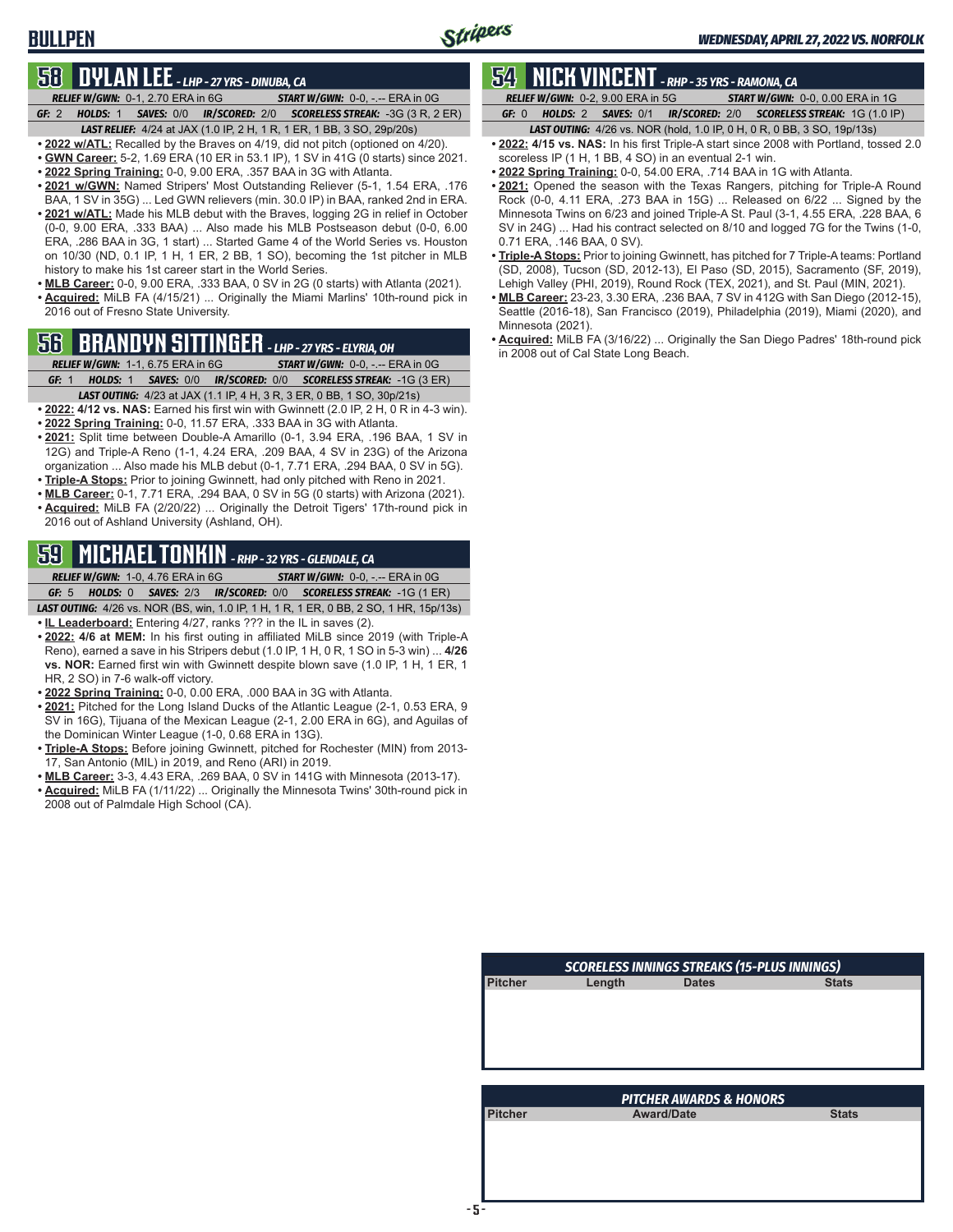| <b>BATTERS</b> |                                                                                   |  | Stripers |  |                           |  |  |  | <b>WEDNESDAY, APRIL 27, 2022 VS. NORFOLK</b> |
|----------------|-----------------------------------------------------------------------------------|--|----------|--|---------------------------|--|--|--|----------------------------------------------|
| TOTAL:         | 230, 15 HR, 660 OPS RISP: 237, 4 HR, 666 OPS RUNS/INNING: 1 2 3 4 5 6 7 8 9 X TOT |  |          |  |                           |  |  |  |                                              |
| Vs. LHP:       | 217, 4 HR, 682 OPS RISP/20: 293, 1 HR, 716 OPS Stripers: 11 9 18 2 8 2 3 5 8 2 68 |  |          |  |                           |  |  |  |                                              |
| Vs. RHP:       | 234, 11 HR, 653 OPS <b>LOADED:</b> 182, 0 HR, 523 OPS <b>Opponents:</b>           |  |          |  | 17 7 10 4 14 10 12 10 7 1 |  |  |  | 92                                           |

|                |    |               |                          |           |      |               | <b>HOME RUNS</b>       |                                           |                | <b>MULTI-GAMES</b> |           |
|----------------|----|---------------|--------------------------|-----------|------|---------------|------------------------|-------------------------------------------|----------------|--------------------|-----------|
| Player         | 1R | 2R            | 3R                       | <b>GS</b> | Tot. |               | Off LH Off RH Team W-L | Last HR with Gwinnett (Regular Season)    | Hit            | <b>RBI</b>         | <b>HR</b> |
| ∎Acuña Jr.     |    |               |                          |           |      |               | $0 - 0$                | 4/17/18 vs. SWB, 2R (LH Josh Rogers)      |                |                    |           |
| <b>Casteel</b> | 3  |               |                          |           | 3    | 2             | 1-2                    | 4/23/22 at JAX, 1R (RH Jeff Brigham)      |                |                    |           |
| Contreras      |    |               | $\overline{\phantom{a}}$ | -         |      |               | $0 - 0$                | 9/7/21 at COL, 1R (LH Kirk McCarty)       | 3              |                    |           |
| <b>D</b> ean   |    |               |                          |           |      |               | $0 - 0$                |                                           |                |                    |           |
| Demeritte      |    |               |                          | ۰         | 2    | $\mathcal{P}$ | $0 - 2$                | 4/14/22 vs. NAS, 2R (RH Jason Alexander)  |                | $\sim$             |           |
| DeShields      |    |               | $\overline{\phantom{a}}$ | -         |      |               | $0 - 0$                |                                           | 3              |                    |           |
| Goins          |    |               |                          |           |      |               | $0 - 0$                | 9/14/21 vs. NAS, 1R (RH Josh Lindblom)    |                |                    |           |
| Gonzalez       |    |               |                          |           |      |               | $0 - 0$                |                                           | $\mathfrak{p}$ |                    |           |
| Gosselin       |    |               | $\sim$                   | -         |      |               | $1 - 0$                | 4/23/22 at JAX, 2R (RH Huascar Brazoban)  |                |                    |           |
| Jenista        | 3  |               |                          |           | 4    | 3             | $3-0$                  | 4/12/22 vs. NAS. 1R (LH Rex Brothers)     | 3              | $\sim$             |           |
| Nogowski       |    |               | -                        |           |      |               | $1 - 0$                | 4/12/22 vs. NAS, 2R (RH Caleb Boushley)   |                |                    |           |
| Shewmake       |    |               |                          |           |      |               | $1 - 0$                | 4/6/22 at MEM. 1R (LH Matthew Liberatore) |                |                    |           |
| Tromp          |    |               |                          |           |      |               | $0 - 1$                | 4/5/22 at MEM, 1R (RH T.J. Zeuch)         |                |                    |           |
| Tucker         |    |               |                          |           |      |               | $0 - 0$                |                                           | 3              | $\mathcal{P}$      |           |
| Valaika        |    | $\mathcal{P}$ |                          |           | 2    |               | $2 - 0$                | 4/7/22 at MEM, 2R (RH Johan Oviedo)       | 6              |                    |           |
| $\vert$ Total: | 8  | 6             |                          | n         | 15   |               |                        |                                           |                |                    |           |

**Back-to-Back Homers (1x) Leadoff (Game) Homers (0x): Walk-Off Homers (0x): Walk-Off Homers (0x): None None** Nogowski (2R) / Jenista, 4/12 vs. NAS (2nd Inning)

**13 RONALD ACUNA JR.** *- OF - 24 YRS - LA GUAIRA, VENEZUELA*

*SEASON WITH GWN:*.357, 0 HR, 1 RBI, 3 SB, .979 OPS *HIT STREAK:* -1G (0-2) *4/26 vs. NOR:*DNP *NOR SERIES:* .--- (0-0)

- **• Rehab Assignment:** On Atlanta's 10-day IL (recovering from right ACL tear) ... Joined Gwinnett on 4/19 ... In 5G, has played RF 3 times, has been DH twice.
- **• GWN Career:** .308 (100-for-325), 17 2B, 2 3B, 10 HR, 51 R, 37 RBI, 19 SB, .840 OPS in 82G from 2017-18 and 2022 ... Won IL Player of the Week on 8/20/17 and IL Player of the Month for August 2017.
- **• 2021:** Limited to 82G with Atlanta ... Batted .283 (19 2B, 1 3B, 24 HR, 52 RBI, 17 SB, .990 OPS) prior to suffering right ACL tear on 7/10 at Miami ... Was an NL All-Star for the 2nd time in his career (DNP).
- **• MLB Career:** .281, 78 2B, 7 3B, 105 HR, 246 RBI, 78 SB, .925 OPS in 395G with Atlanta (2018-21) ... Named NL Rookie of the Year (2018), an NL All-Star (2019, 2021) and NL Silver Slugger (2019, 2020).
- **• Acquired:** NDFA (7/2/14) out of La Guaira, Venezuela.
- **• MiLB Accolades:** In the same season he debuted with Gwinnett (2017), named the *Baseball America* Minor League Player of the Year, *USA Today* Minor League Player of the Year, and MLBPipeline.com Hitter of the Year (.325, 31 2B, 8 3B, 21 HR, 88 R, 82 RBI, 44 SB, .896 OPS in 139G with FLA, MIS, GWN).

# **9 RYAN CASTEEL** *- C - 30 YRS - CHATTANOOGA, TN*

*SEASON WITH GWN:*.167, 3 HR, 3 RBI, 0 SB, .742 OPS *HIT STREAK:* 1G (2-5)

- *4/26 vs. NOR:*DNP *NOR SERIES:* .--- (0-0) **• 2022:** Of his 4 hits, 3 are solo homers (4/9 at MEM, 4/14 vs. NAS, 4/23 at JAX).
- **• GWN Career:** .217 (39-for-180), 6 2B, 0 3B, 11 HR, 31 RBI in 75G since 2021.
- **• 2021:** Spent the entire year with Gwinnett, batting .224 (6 2B, 8 HR, 13 R, 28 RBI, .716 OPS) in 68G ... Led the club in pinch-hit at-bats (28) and hits with the bases loaded (4-for-6, .667, 2 2B, 1 HR, 12 RBI, 2.125 OPS).
- **• Triple-A Stops:** Prior to Gwinnett, played for Albuquerque (COL) from 2015-16. **• MLB Career:** Has yet to make his Major League debut.
- 
- **• Acquired:** MiLB FA (11/29/21) ... On his 3rd contract with Atlanta (also signed on 1/24/19 and 3/14/21) ... Originally the Colorado Rockies' 17th-round pick in 2010 out of Cleveland State Community College (Cleveland, TN).

# **24 WILLIAM CONTRERAS** *- C - 24 YRS - PUERTO CABELLO, VZ*

*SEASON WITH GWN:*.279, 0 HR, 7 RBI, 0 SB, .652 OPS *HIT STREAK:* 5G (8-18) *4/26 vs. NOR:*2-3, R, RBI, BB *NOR SERIES:* .667 (2-3), RBI

- **• 2022 w/GWN: 4/15 vs. NAS:** Notched RBI double in 8th of 2-1 win, his 3rd career last-at-bat GWRBI with Gwinnett.
- **• GWN Career:** .288 (57-for-198), 10 2B, 0 3B, 9 HR, 36 RBI in 56G since 2021.
- **• 2022 w/ATL:** Played in 1G (0-for-4) before being optioned on 4/12.
- **• 2021 w/GWN:** Made his Triple-A debut, batting .290 (8 2B, 9 HR, 26 R, 29 RBI, .873 OPS) in 44G ... Hit safely in 31 of 44G, posting 11 multi-hit efforts ... Named Triple-A East Player of the Week for 7/13-7/18 (.462, 3 HR, 12 RBI, 1.440 OPS).
- **• 2021 w/ATL:** Recalled 4 times by the Braves, hit .215 (4 2B, 1 3B, 8 HR, 19 R, 23 RBI, .702 OPS) in 52G ... Played in 1G during the Postseason (.000, 0-for-1).
- **• MLB Career:** .220, 5 2B, 1 3B, 8 HR, 24 RBI, 0 SB in 57G with Atlanta (2020-22).
- **• Acquired:** NDFA (2/1/15) out of Puerto Cabello, Venezuela ... Older brother is Chicago Cubs' C Willson Contreras.

## **15 JUSTIN DEAN** *- OF - 25 YRS - MAULDIN, SC*

*SEASON WITH GWN:*.191, 0 HR, 3 RBI, 3 SB, .448 OPS *HIT STREAK:* -2G (0-6) *4/26 vs. NOR:*0-4 *NOR SERIES:* .000 (0-4)

- **• 2022: 4/7 at MEM:** Notched his first career Triple-A hit and steal (1-for-3) ... **4/19 at JAX:** Threw out runners at 2B and 3B for 2 outfield assists (#4-5 total), his 2nd assist was No. 1 on *SportsCenter's* Top 10 Plays.
- **• 2021:** Spent the entire year with Double-A Mississippi, batting .237 (14 2B, 4 3B, 8 HR, 60 R, 34 RBI, 29 SB, .709 OPS) in 99G ... In the Double-A South Championship Series, hit .333 (2 2B, 6 R, 2 RBI, 2 SB) in 5G.
- **• Triple-A Stops:** Is making his Triple-A debut in 2022.
- **• MLB Career:** Has yet to make his Major League debut.
- **• Award Winner:** Was Class-A Rome's Player of the Year in 2019 (.284, 18 2B, 9 3B, 9 HR, 85 R, 46 RBI, 47 SB, .817 OPS in 109G).
- **• Acquired:** Braves' 17th-round pick in 2018 out of Lenoir-Rhyne University (NC).

# **26 DELINO DESHIELDS JR.** *- OF - 29 YRS - EASTON, MD*

*SEASON WITH GWN:*.250, 0 HR, 3 RBI, 4 SB, .675 OPS *HIT STREAK:* 3G (4-12) *4/26 vs. NOR:*1-4, 2 RBI *NOR SERIES:* .250 (1-4), 2 RBI

- **• 2022: 4/26 vs. NOR:** Notched first multi-RBI game of the year (1-for-4, 2 RBI). **• 2022 Spring Training:** .125 (1-for-8) in 4G with Miami ... Released on 4/3.
- **• 2021:** Played in the Texas, Boston, and Cincinnati organizations ... Spent time with both Round Rock (TEX) and Worcester (BOS) in Triple-A (.252, 13 2B, 2 3B, 6 HR, 22 RBI, 21 SB in 84G) ... Finished the season in the Majors with the Reds (.255, 5 2B, 1 HR, 6 RBI, 2 SB in 25G).
- **• Triple-A Stops:** Prior to joining Gwinnett, played for Round Rock (TEX, 2015-16, 2018, 2021), Nashville (TEX, 2019), and Worcester (BOS, 2021).
- **• MLB Career:** .246, 81 2B, 19 3B, 19 HR, 139 RBI, 111 SB in 601G with Texas (2015-19), Cleveland (2020), and Cincinnati (2021) ... Played for Texas (2015) and Cleveland (2020) in MLB Postseason (.290, 3 2B, 2 RBI, 1 SB in 7G).
- **• Acquired:** MiLB FA (4/5/22) ... Originally the Texas Rangers' 1st-round pick (3rd overall) in 2014 out of Woodward Academy (College Park, GA).
- **• Bloodlines:** Is the son of Delino DeShields, 13-year MLB infielder (MON, LAD, STL, BAL, CHC) from 1990-2002 ... Finished 2nd in NL R.O.Y. voting in 1990.

# **1 RYAN GOINS** *- INF - 34 YRS - TEMPLE, TX*

*SEASON WITH GWN:*.064, 0 HR, 0 RBI, 0 SB, .128 OPS *HIT STREAK:* -2G (0-7)

*4/26 vs. NOR:*0-4 *NOR SERIES:* .000 (0-4)

- **• GWN Career:** .210 (73-for-347), 9 2B, 1 3B, 6 HR, 35 RBI in 104G since 2021.
- **• 2022 Spring Training:** .188 (3-for-16, 1 2B, 1 R, 1 RBI) in 11G with Atlanta.
- **• 2021:** Spent the entire year with Gwinnett, batting .233 (9 2B, 1 3B, 6 HR, 27 R, 35 RBI, 3 SB, .635 OPS) in 91G.
- **• Triple-A Stops:** Prior to joining Gwinnett, played for Buffalo (TOR) from 2013-16, Lehigh Valley (PHI) in 2018, and Charlotte (CWS) in 2019 ... Was an International League Midseason All-Star with Charlotte in 2019.
- **• MLB Career:** .228, 71 2B, 12 3B, 22 HR, 158 RBI in 555G with Toronto (2013-17), Kansas City (2018), Chicago White Sox (2019-20) ... Played for Toronto in 2015- 16 Postseasons (.146, 1 HR, 5 RBI in 14G).
- **• Acquired:** MiLB FA (3/13/22), his 2nd deal with Atlanta (also signed on 2/25/21) Originally the Toronto Blue Jays' 4th-round pick in 2009 out of Dallas Baptist University (Dallas, TX).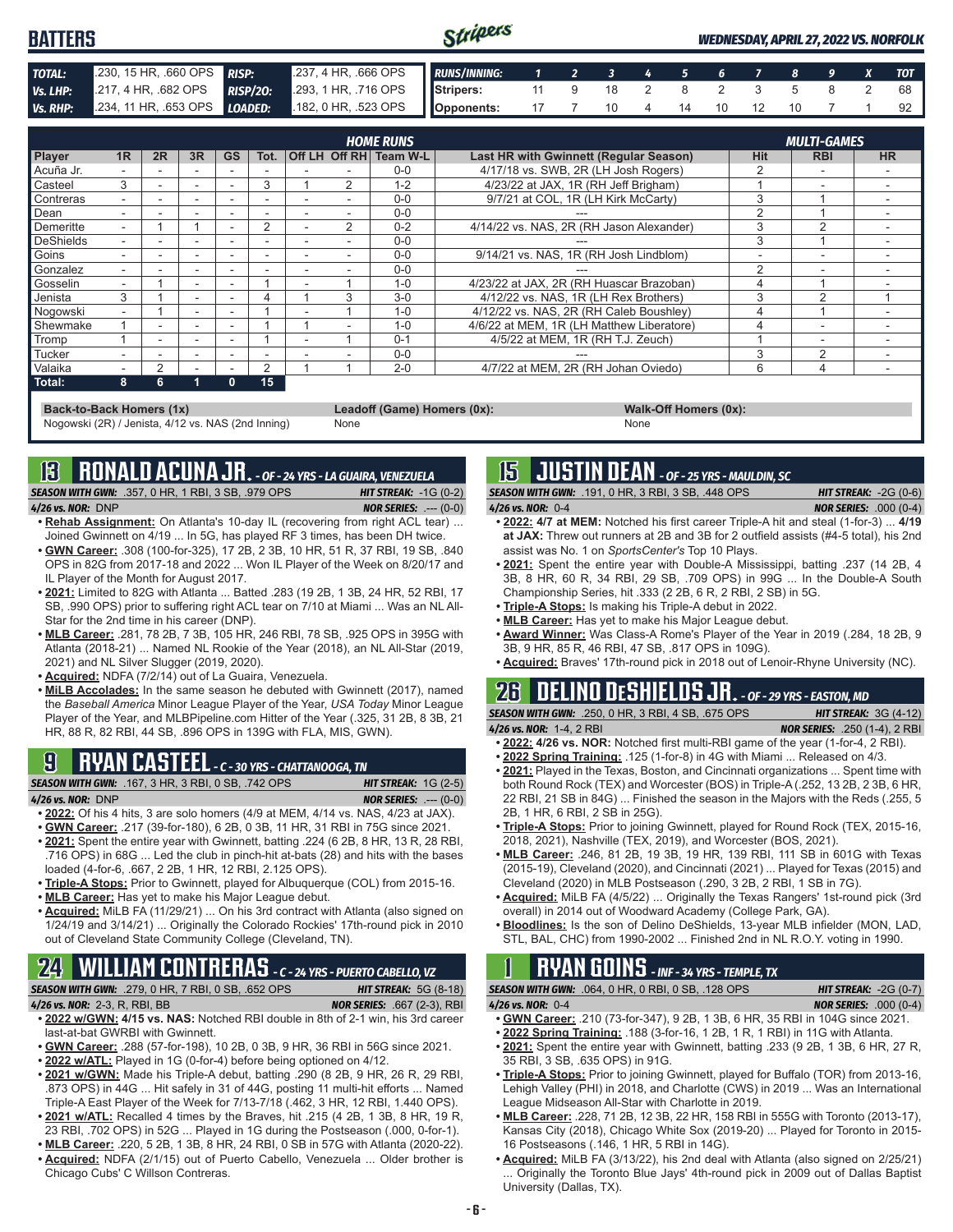### **5 PHIL GOSSELIN** *- INF - 33 YRS - BRYN MAWR, PA SEASON WITH GWN:*.273, 1 HR, 6 RBI, 0 SB, .768 OPS *HIT STREAK:* 3G (5-14)

#### *4/26 vs. NOR:*2-5, 2B, R *NOR SERIES:* .400 (2-5)

**BATTERS**

- **• 2022: 4/5-4/20:** Posted team-best 11-game on-base streak (.263, 10-for-38, 8 BB, .396 OBP) ... **4/23 at JAX:** Blasted a 2-run HR (1), his first with Gwinnett since 8/25/18 at CLT, went 1-for-4 with season-high 3 RBI.
- **• GWN Career:** .294 (270-for-919), 53 2B, 9 3B, 13 HR, 88 RBI, 7 SB in 251G from 2013-14, 2018, and 2022 ... Set Gwinnett record for single-season batting average in 2014 (.344), earning team MVP and IL Postseason All-Star honors.
- **• 2022 Spring Training:** .125 (1-for-8) in 4G with Atlanta.
- **• 2021:** Spent the entire year with the LA Angels, batting .261 (14 2B, 7 HR, 47 RBI, 4 SB) in 104G ... His 90 hits were an MLB career high.
- **• Triple-A Stops:** In addition to Gwinnett, has also played for Reno (ARI) in 2015, Round Rock (TEX) in 2017, Indianapolis (PIT) in 2017, Louisville (CIN) in 2018, and Lehigh Valley (PHI) in 2019.
- **• MLB Career:** .261, 49 2B, 2 3B, 17 HR, 101 RBI, 11 SB in 463G with Atlanta (2013-15), Arizona (2015-16), Texas (2017), Pittsburgh (2017), Cincinnati (2018), Philadelphia (2019-20), and LA Angels (2021).
- **• Acquired:** MiLB FA (3/19/22) ... Originally the Atlanta Braves' 5th-round pick in 2010 out of the University of Virginia ... Traded to Arizona in the deal that brought in RHP Touki Toussaint (6/20/15).

## **18 GREYSON JENISTA** *- OF - 25 YRS - LAWRENCE, KS*

| <b>SEASON WITH GWN:</b> .222, 4 HR, 5 RBI, 0 SB, .797 OPS | <b>HIT STREAK:</b> $2G(2-8)$  |
|-----------------------------------------------------------|-------------------------------|
| 4/26 vs. NOR: 1-4, 2B                                     | <b>NOR SERIES: .250 (1-4)</b> |

**• IL Leaderboard:** Entering 4/27, ranks T-11th in homers (4).

- **• 2022: 4/7 at MEM:** Tallied his first career Triple-A hit and RBI with a solo homer to deep CF (2-for-4, RBI) ... **4/12 vs. NAS:** Notched his 2nd career multi-homer game (1st in Triple-A) with pair of solo blasts (#3-4, 2-for-3, 2 RBI).
- **• 2022 Spring Training:** .000 (0-for-6, 1 RBI) in 4G with Atlanta.
- **• 2021:** Spent the entire year with Double-A Mississippi, batting .216 (7 2B, 2 3B, 19 HR, 45 R, 42 RBI, 7 SB, .808 OPS) in 89G ... Ranked among Double-A South leaders in homers (6th), walks (7th, 51), slugging (10th, .465), and OPS (10th) ... In the Double-A South Championship Series, hit .167 (3 HR, 3 RBI) in 5G ... His solo homer in Game 5 on 9/26 vs. Montgomery was the difference in a 2-1 win.
- **• Triple-A Stops:** Is making his Triple-A debut in 2022. **• MLB Career:** Has yet to make his Major League debut.
- **• Acquired:** Braves' 2nd-round pick in 2018 out of Wichita State University (KS).

# **28 JOHN NOGOWSKI** *- INF - 29 YRS - TALLAHASSEE, FL*

*SEASON WITH GWN:*.204, 1 HR, 5 RBI, 2 SB, .610 OPS *HIT STREAK:* -1G (0-3) *4/26 vs. NOR:*DNP *NOR SERIES:* .--- (0-0)

- **• 2022: 4/12 vs. NAS:** Belted Gwinnett's first homer at Coolray Field this year (2 run, off RHP Caleb Boushley), finished 2-for-3 with 2 RBI.
- **• 2022 Spring Training:** .294 (5-for-17, 1 2B, 3 R, 4 RBI) in 9G with Atlanta.
- **• 2021:** Played for 3 different Triple-A Teams (Memphis, Indianapolis, Sacramento) and 2 different MLB teams (St. Louis, Pittsburgh) ... Combined to bat .211 (7 2B, 6 HR, 29 RBI, 6 SB) in 64G in MiLB ... In 52G in MLB, hit .233 (7 2B, 1 HR, 14 RBI).
- **• Triple-A Stops:** Prior to joining Gwinnett, has played for Memphis (STL) in 2019 and 2021, Indianapolis (PIT) in 2021, and Sacramento (SF) in 2021.
- **• MLB Career:** .233, 7 2B, 0 3B, 1 HR, 14 RBI, 0 SB in 52G with St. Louis (2020-21) and Pittsburgh (2021).
- **• Acquired:** Claimed from San Francisco in the 2021 Rule 5 Draft ... Originally the Oakland Athletics' 34th-round pick in 2014 out of Florida State University.

# **8 BRADEN SHEWMAKE** *- INF - 24 YRS - WYLIE, TX*

*SEASON WITH GWN:*.271, 1 HR, 2 RBI, 1 SB, .646 OPS *HIT STREAK:* -1G (0-5)

*4/26 vs. NOR:*0-5, R *NOR SERIES:* .000 (0-5)

- **• Prospecting:** Entering 2022, ranked the Braves' No. 6 prospect by MLB.com. **• 2022: 4/5 at MEM:** Went 2-for-4 with a stolen base in his Triple-A debut ... **4/6 at MEM:** Blasted his first career Triple-A homer (solo) in 3-for-5 effort.
- **• 2022 Spring Training:** .000 (0-for-9, 1 R, 1 RBI) in 5G with Atlanta.
- **• 2021:** Spent the entire year with Double-A Mississippi, batting .228 (14 2B, 3 3B, 12 HR, 40 R, 40 RBI, 4 SB, .672 OPS) in 83G ... In the Double-A South Championship Series, hit .100 (2 R, 1 RBI) in 5G ... Named by MiLB.com as a Braves Organization All-Star.
- **• Triple-A Stops:** Is making his Triple-A debut in 2022.
- **• MLB Career:** Has yet to make his Major League debut.
- **• Acquired:** Braves' 1st-round pick (21st overall) in 2019 out of Texas A&M.

### **14 CHADWICK TROMP** *- C - 26 YRS - ORANJESTAD, ARUBA SEASON WITH GWN:*.273, 1 HR, 1 RBI, 0 SB, .759 OPS *HIT STREAK:* 1G (1-4)

*4/26 vs. NOR:*DNP *NOR SERIES:* .--- (0-0) **• 2022: 4/5 at MEM:** Tallied Gwinnett's first homer and RBI of the year (solo, off T.J.

- Zeuch) in 2-1 loss (2-for-4) ... DFA'd by Atlanta on 4/12, outrighted on 4/19.
- **• GWN Career:** .231 (9-for-39), 1 2B, 0 3B, 1 HR, 1 RBI, 0 SB in 11G since 2021.
- **• 2022 Spring Training:** .400 (2-for-5, 1 2B, 2 R) in 4G with Atlanta. **• 2021:** Played 55G with Triple-A Sacramento (.224, 12 2B, 6 HR, 24 RBI) and 9G
- with San Francisco (.222, 1 HR, 2 RBI) ... DFA'd on 9/18, claimed by Atlanta on 9/21 ... Joined Gwinnett and hit .176 (0 XBH, 0 RBI) in 5G.
- **• Triple-A Stops:** Prior to joining Gwinnett, has played for Louisville (CIN) in 2015 and 2018-19, and Sacramento (SF) in 2021.
- **• MLB Career:** .215, 1 2B, 0 3B, 5 HR, 12 RBI, 0 SB in 33G with San Francisco (2020-21).
- **• Acquired:** Claimed off waivers from San Francisco (9/21/21) ... Originally signed by the Cincinnati Reds as a NDFA (1/24/13) out of Aruba.

## **17 PRESTON TUCKER** *- OF - 31 YRS - TAMPA, FL*

*SEASON WITH GWN:*.256, 0 HR, 5 RBI, 0 SB, .768 OPS *HIT STREAK:* 1G (2-3)

- *4/26 vs. NOR:*2-3, 2B, 2 R, 2 RBI *NOR SERIES:* .667 (2-3), 2 RBI **• 2022: 4/9 at MEM:** In his first affiliated game since 5/7/19 with Triple-A Charlotte, went 2-for-3 (2B, R, RBI).
- **• GWN Career:** .253 (25-for-99), 9 2B, 1 3B, 0 HR, 11 RBI in 28G since 2018.
- **• 2021:** Played for Kia of the KBO (.237, 24 2B, 1 3B, 9 HR, 59 RBI in 127G), his 3rd-straight season with the club (hit .284 with 50 HR in 364G from 2019-21).
- **• Triple-A Stops:** Has played for 5 teams in all, including Oklahoma City (HOU, 2014), Fresno (HOU, 2015-17), Gwinnett (ATL, 2018), Louisville (CIN, 2018), and Charlotte (CWS, 2019).
- **• MLB Career:** .222, 38 2B, 1 3B, 23 HR, 68 RBI in 243G with Houston (2015-16), Cincinnati (2018), and Atlanta (.240, 4 HR, 22 RBI in 80G in 2018) ... Played in the 2015 MLB Postseason with Houston (0-for-2 in 3G).
- **• Acquired:** MiLB FA (3/31/22) ... Is 2nd stint with Atlanta (2018) ... Originally the Houston Astros' 7th-round pick in 2012 out of the University of Florida.

## **4 PAT VALAIKA** *- INF - 29 YRS - VALENCIA, CA*

*SEASON WITH GWN:*.297, 2 HR, 13 RBI, 1 SB, .830 OPS *HIT STREAK:* 3G (6-13) *4/26 vs. NOR:*2-3, SF, 2 R, RBI *NOR SERIES:* .667 (2-3), RBI

- **• 2022: 4/6 at MEM:** Crushed go-ahead 2-run HR (1) in 5-3 win (2-for-5, 2 RBI) ... **4/7 at MEM:** Fell triple shy of the cycle (3-for-4, 2-run HR, 3 RBI) in 5-2 win ... **4/26 vs. NOR:** Hit walk-off sac fly in 9th for 7-6 win (2-for-3, 2 R, RBI).
- **• 2022 Spring Training:** .300 (3-for-10, 1 2B, 1 HR, 2 R, 3 RBI) in 7G with Atlanta.
- **• 2021:** Split year between Baltimore (.201, 8 2B, 5 HR, 25 RBI, 1 SB in 91G) and Triple-A Norfolk (.225, 1 2B, 2 HR, 7 RBI in 22G).
- **• Triple-A Stops:** Prior to joining Gwinnett, has played for Albuquerque (COL) from 2016-19 and Norfolk (BAL) in 2021 ... Was Pacific Coast League All-Star in 2019.
- **• MLB Career:** .221, 34 2B, 1 3B, 30 HR, 92 RBI, 1 SB in 374G with Colorado (2016-19) and Baltimore (2020-21) ... Played in the MLB Postseason with the Rockies in 2017 and 2018 (.500, 1-for-2, 1 2B in 2G).
- **• Acquired:** MiLB FA (3/18/22) ... Originally the Colorado Rockies' 9th-round pick in 2013 out of UCLA.

| <b>STRIPERS BATTING BY MONTH</b> |            |    |    |    |           |            |           |            |            |            |
|----------------------------------|------------|----|----|----|-----------|------------|-----------|------------|------------|------------|
|                                  | <b>AVG</b> | G  | 2B | 3B | <b>HR</b> | <b>RBI</b> | <b>SB</b> | <b>OBP</b> | <b>SLG</b> | <b>OPS</b> |
| April:                           | .230       | 19 | 31 | 3  | 15        | 64         | 16        | .300       | .360       | .660       |
| May:                             |            |    |    |    |           |            |           |            |            |            |
| June:                            |            |    |    |    |           |            |           |            |            |            |
| Uuly                             |            |    |    |    |           |            |           |            |            |            |
| August:                          |            |    |    |    |           |            |           |            |            |            |
| September:                       |            |    |    |    |           |            |           |            |            |            |
|                                  |            |    |    |    |           |            |           |            |            |            |

|                  |       |           |   | <b>PINCH HITTERS</b> |    |           |            |           |           |
|------------------|-------|-----------|---|----------------------|----|-----------|------------|-----------|-----------|
| <b>Player</b>    | AVG.  | <b>AB</b> | R | 2B                   | 3B | <b>HR</b> | <b>RBI</b> | <b>BB</b> | <b>SO</b> |
| <b>Contreras</b> | 1.000 |           |   |                      |    |           |            |           |           |
| Jenista          | .000  |           |   |                      |    | O         |            |           |           |
| Totals:          | .500  | 2         |   |                      | O  | 0         |            |           |           |

| <b>HITTER AWARDS &amp; HONORS</b> |                   |              |  |  |  |
|-----------------------------------|-------------------|--------------|--|--|--|
| <b>Player</b>                     | <b>Award/Date</b> | <b>Stats</b> |  |  |  |
|                                   |                   |              |  |  |  |
|                                   |                   |              |  |  |  |
|                                   |                   |              |  |  |  |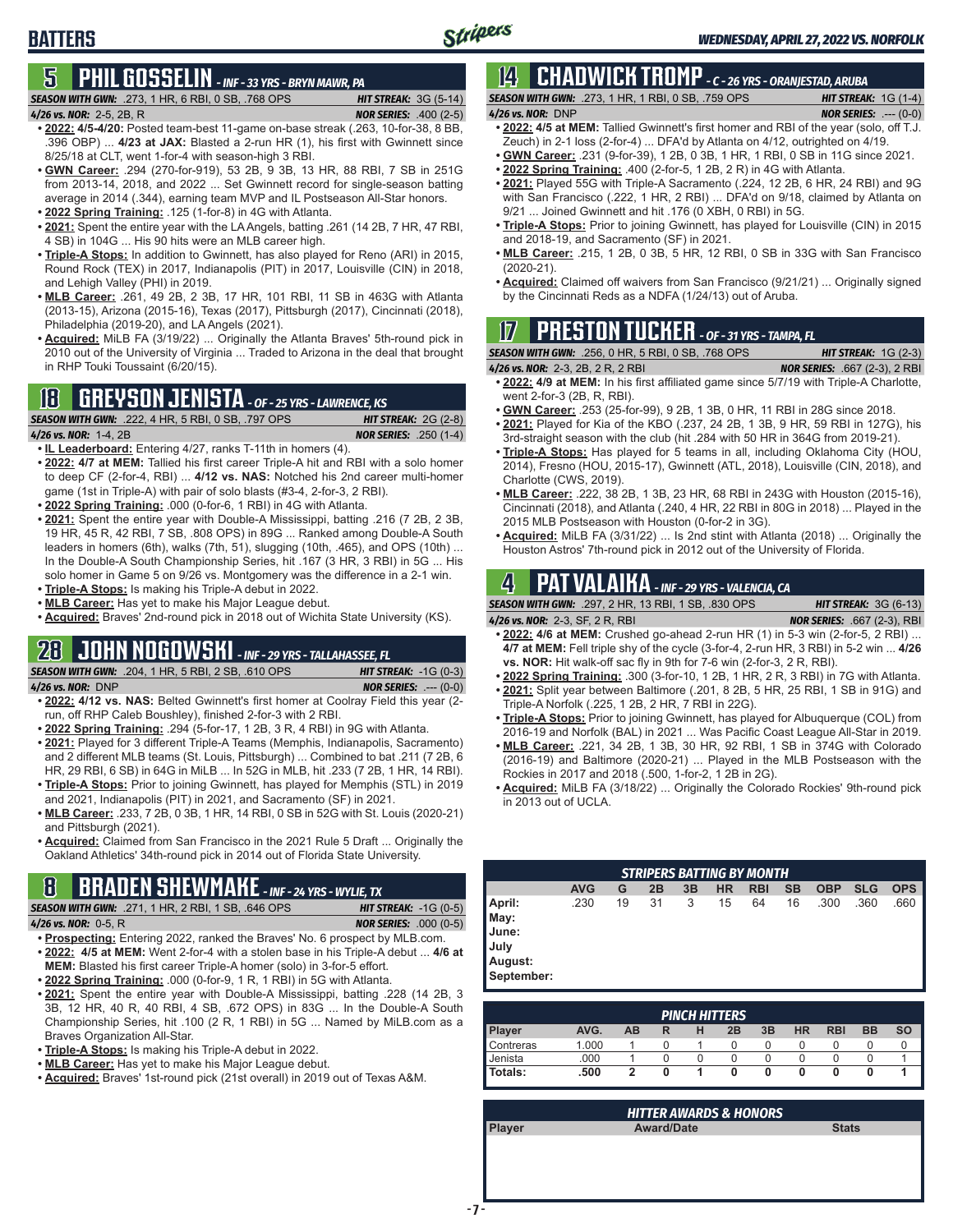## **SEASON SUMMARY**



## **TEAM HIGHS & LOWS**

| <b>OFFENSE:</b> |  |
|-----------------|--|
|                 |  |
|                 |  |
|                 |  |
|                 |  |
|                 |  |
|                 |  |
|                 |  |
|                 |  |
|                 |  |
|                 |  |
|                 |  |
|                 |  |
|                 |  |
|                 |  |
|                 |  |
|                 |  |
|                 |  |

### **PITCHING:**

#### **DEFENSE:**

## **TEAM MISCELLANEOUS**

| Long Multi-Game Scoreless Streak | None |
|----------------------------------|------|

.......... 5 Runs (4/13 vs. Nashville, 5-0, 5-7) ................10 (2x, last: 4/23 at Jacksonville) Longest Game, Time ............................................................3:23 (4/10 at Memphis) Largest Home Attendance ................................................... 6,234 (4/26 vs. Norfolk) ..............................9,324 (4/23 at Jacksonville) Longest Total Delay............................................................... 1:29 (4/26 vs. Norfolk) Long Multi-Game Scoring Drought ......................................29.2 Innings (4/15-4/20) Long Multi-Game Scoreless Streak .................................................................. None

## **INDIVIDUAL HIGHS & LOWS**

| <b>HITTING (GAME):</b> |  |
|------------------------|--|
|                        |  |
|                        |  |
|                        |  |
|                        |  |
|                        |  |
|                        |  |
|                        |  |
|                        |  |
|                        |  |
|                        |  |
|                        |  |
|                        |  |
|                        |  |

### **PITCHING (GAME):**

### **DEFENSE (GAME):**

### **STREAKS**

### **PITCHING (LONGEST IN 2022 ONLY):**

## **LAST TIME IT HAPPENED (GWINNETT REGULAR-SEASON HISTORY)**

## **TEAM OFFENSE:**

| lever   |                                                                                      |
|---------|--------------------------------------------------------------------------------------|
| rfolk)  |                                                                                      |
| lotte)  |                                                                                      |
| use)    |                                                                                      |
| phis)   |                                                                                      |
| ville)  |                                                                                      |
| phis)   |                                                                                      |
| ville)  |                                                                                      |
| ham)    |                                                                                      |
| ville)  |                                                                                      |
| lotte)  |                                                                                      |
| olis)   |                                                                                      |
| alley)  |                                                                                      |
| lotte)  |                                                                                      |
| rfolk)  |                                                                                      |
| ville)  | <b>TEAM PITCHING:</b>                                                                |
| 9/12)   |                                                                                      |
| 6/09)   |                                                                                      |
| 9/19)   |                                                                                      |
| 3/16    |                                                                                      |
| 6/13)   |                                                                                      |
|         |                                                                                      |
|         |                                                                                      |
| lever   |                                                                                      |
| ville)  |                                                                                      |
|         | <b>TEAM DEFENSE:</b>                                                                 |
| iville) | TLAM DET ENSE.<br>Turn a Triple Play 6/5/21 vs. Jacksonville (Camargo-Kipnis-Snider) |
| ville)  |                                                                                      |
| ville)  |                                                                                      |
| 6/21)   | TEAM MISCELL ANEOUS:                                                                 |

### **TEAM MISCELLANEOUS:**

| 21-Run Margin of Defeat…………………………………7/13/12 at Louisville (Lost 1-22) |  |  |
|-----------------------------------------------------------------------|--|--|

| <b>INDIVIDUAL OFFENSE:</b> |  |
|----------------------------|--|

| Never                                                                      |
|----------------------------------------------------------------------------|
|                                                                            |
|                                                                            |
|                                                                            |
|                                                                            |
|                                                                            |
|                                                                            |
| Homers, Both Sides of Plate ………………………… Drew Waters (5/18/21 at Nashville)  |
|                                                                            |
|                                                                            |
| Back-to-Back-to-Back Homers  Arcia/Camargo/Demeritte (5/8/21 at Charlotte) |
|                                                                            |
|                                                                            |
|                                                                            |
|                                                                            |
|                                                                            |
|                                                                            |
|                                                                            |
|                                                                            |
|                                                                            |
|                                                                            |
|                                                                            |

### **INDIVIDUAL PITCHING:**

| 9.0-Inning No-Hitter (Solo)Todd Redmond (5/28/10 at Louisville)                 |
|---------------------------------------------------------------------------------|
| 9.0-Inning No-Hitter (Comb.)  Wooten/Marksberry/Ramirez (6/30/16 at Louisville) |
|                                                                                 |
|                                                                                 |
|                                                                                 |
| 21 Consecutive Saves Converted Jairo Asencio (9/6/09-8/8/11)                    |
| 25.0-Inning Scoreless Streak Stephen Marek, 25.1 IP (6/6/10-8/2/10)             |